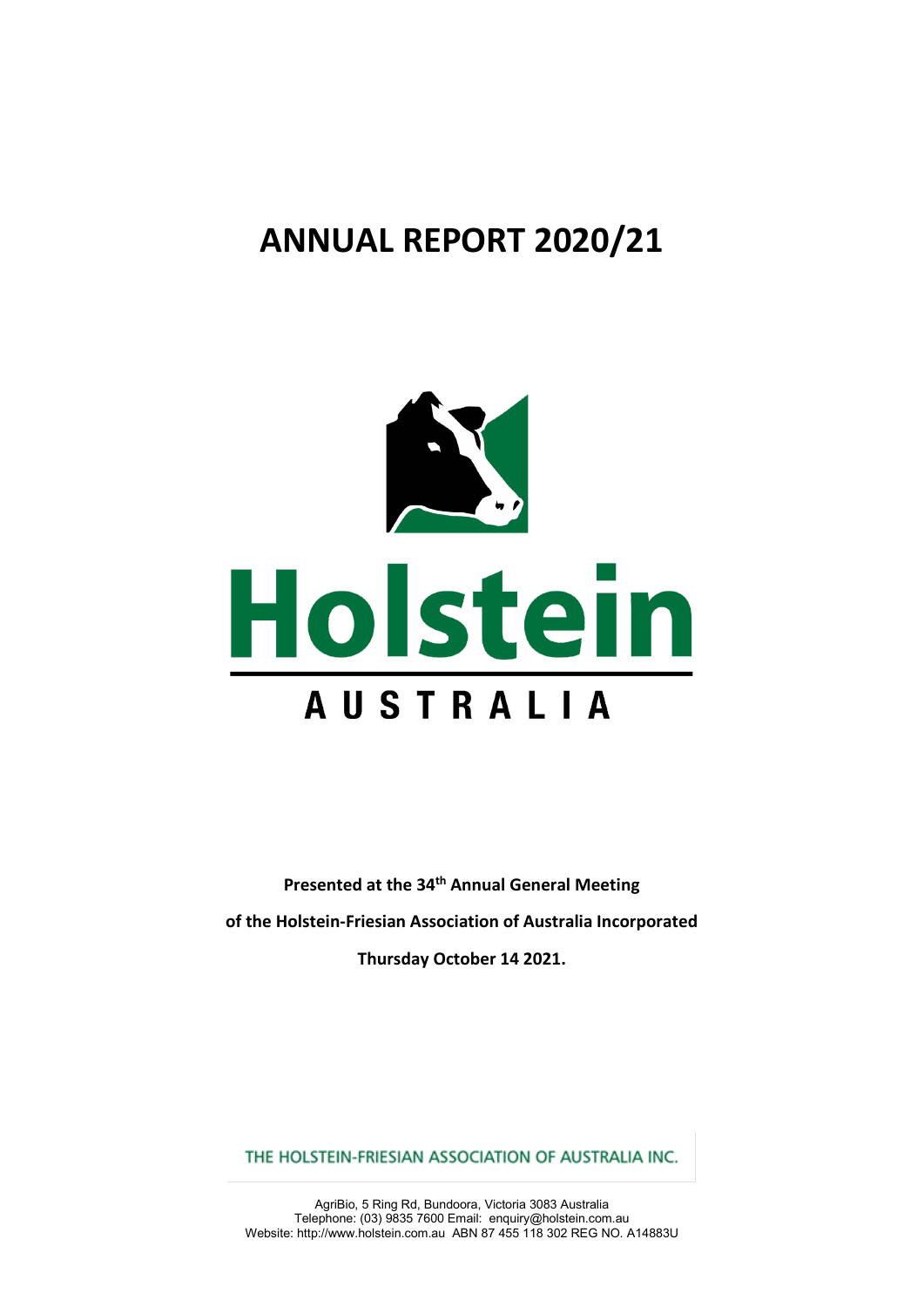# **PRESIDENT'S REPORT**

# *Garry Carpenter President, Gunns Plains, TAS*

Looking back little did I think we would be where we are now with the Association, like much of eastern Australia, operating under if anything greater COVID restrictions than at the beginning of the last financial year.

# **Business as usual (or not so much)**

That said for the majority of members, operations on farm have continued in the normal way with fortunately little negative impact on the dairy industry. For Holstein Australia staff, the majority of whom are based in Melbourne - the city with the distinction of operating under the world's longest COVID lockdown - the situation has been very different.

I take my hat off to the entire HA team who have continued to provide essential member services under the most challenging of conditions. Most of our office based staff have been working from home, many juggling home schooling along with work as well as increasing levels of restriction. On behalf of every HA member, thank you and we know it has been far from easy.

The relative health of the dairy sector combined with the commitment and effort of the HA team saw an increase in numbers for all core services, 7% for registrations, 29% for classification and a 31% increase in genomic testing. An impressive result.

# **Registration – Real Value**

The value of registered Holsteins continues to be underlined by export heifer prices in excess of \$2,000 coupled with increased demand for these animals. Over the last 12 months, domestic sale prices of Holsteins have also increased, with the premium paid for registered animals at member sales and longstanding Australian cow families increasing. The numbers don't lie. Registration is a real investment in your herd asset.

The outlook for our sector overall is positive. We entered the current financial year off the back of a relatively good season, the milk price remains solid and all the indicators I've seen are predicting continued growth in dairy demand, factors which should enable HA members to plan ahead with some confidence.

# **Remembering..…**

The last year also saw the passing of WA member stalwart former Federal President Ray Blackburn. A passionate breeder and ambassador for Holsteins over his 36 year membership of the Association, Ray received the Master Breeder Award in 2001 and Honorary Federal Life Membership in 2016. Our thoughts are with Lois and his family.

A very familiar voice to many HA members also passed away during the year. For almost as long as I can remember Julie Lowe was an HA constant, ever ready to help out on the phone with Holstein administration matters. I know from her colleagues that many members got in touch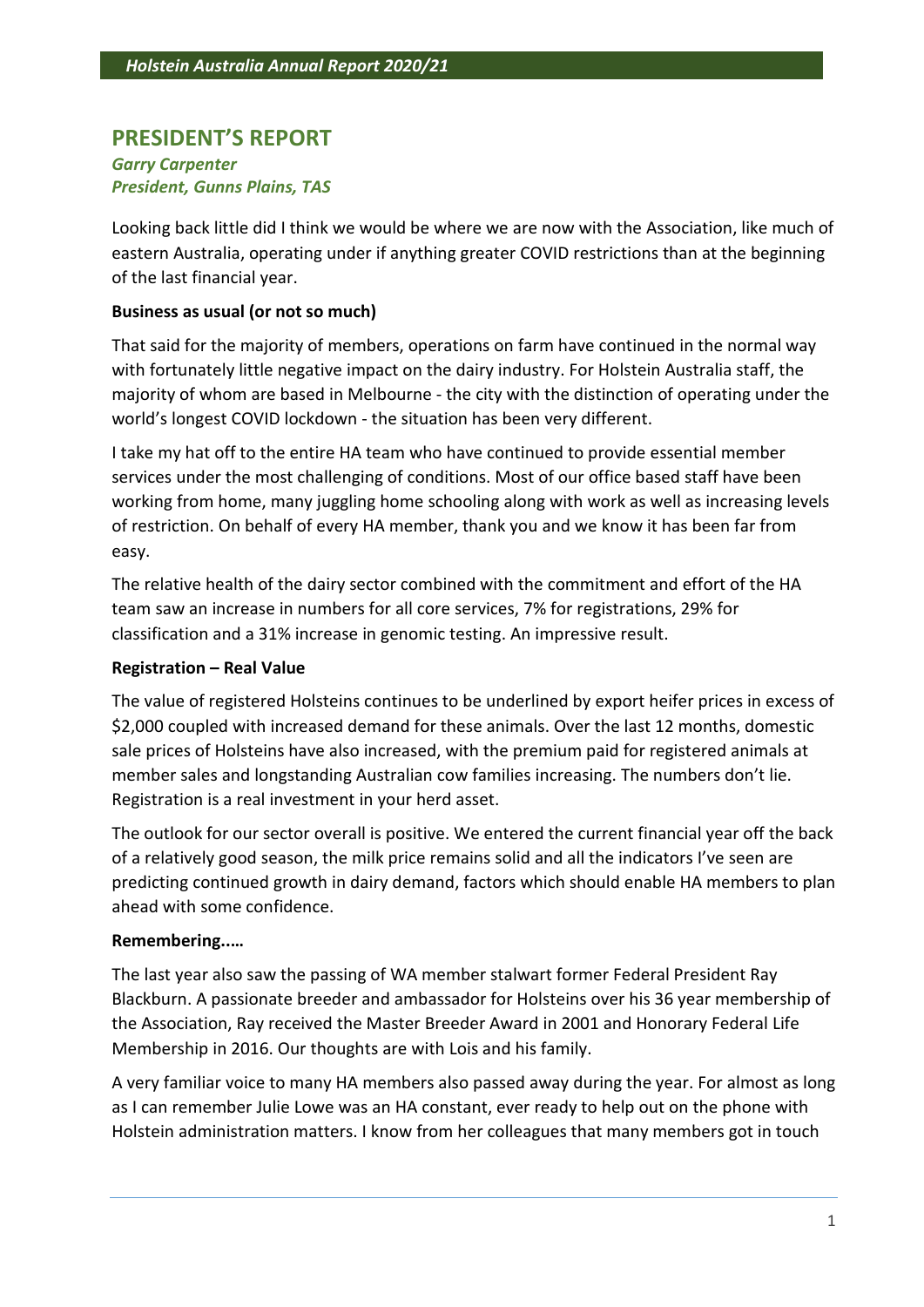to express their condolences and share reminiscences, underlining to me the strength and supportive nature of the Holstein community.

# **New leadership begins**

Taking up the position of CEO at the beginning of the financial year, I'd like to congratulate Rohan Butler on his transition into the role. It has not been without its challenges, COVID and otherwise, but through it all he has steered the ship to deliver a strong result for the Association and its members. He, along with the management team and key staff members, have also been focused on delivering against HA's strategic business plan, a process which to date has seen our communications function strengthened, improved engagement with Subbranches and new members, attention turned to refining our youth programs to better meet the needs of our younger members and industry and the launch of our new online sale platform for members.

The way HA is working to the new business plan also underlines the increasing adaptability of the Association, changing and improving the way it works on behalf of members, delivering new services and developing initiatives that meet the ever changing needs of industry and members.

I would also like to acknowledge my fellow directors. It has been a while since we have seen each other in person, but with communication technology being what it is, we have continued to work very effectively together.

# **Fellow Directors**

Phil Hall as Audit and Finance committee representative has overseen a strong year financially for the Association; the Breed Development and Conformation Committee has made solid progress on a number of breed development initiatives under the stewardship of Gino Pacitti. I would like to join Gino in acknowledging the contribution of former BDCC Chair, HA Vice-President Jenny Grey, to both the Committee and the breed. Throughout the year Jenny has advocated on a number of issues on behalf of members. Our newest Board member, Jacqui Suares, is now overseeing youth activities in conjunction with the newly formed Youth Action Committee and HA office.

To all our members, I wish you a successful year ahead. The Association and the industry are in a good place to grow and develop into the future.

*Garry Carpenter President and Chair of the Board*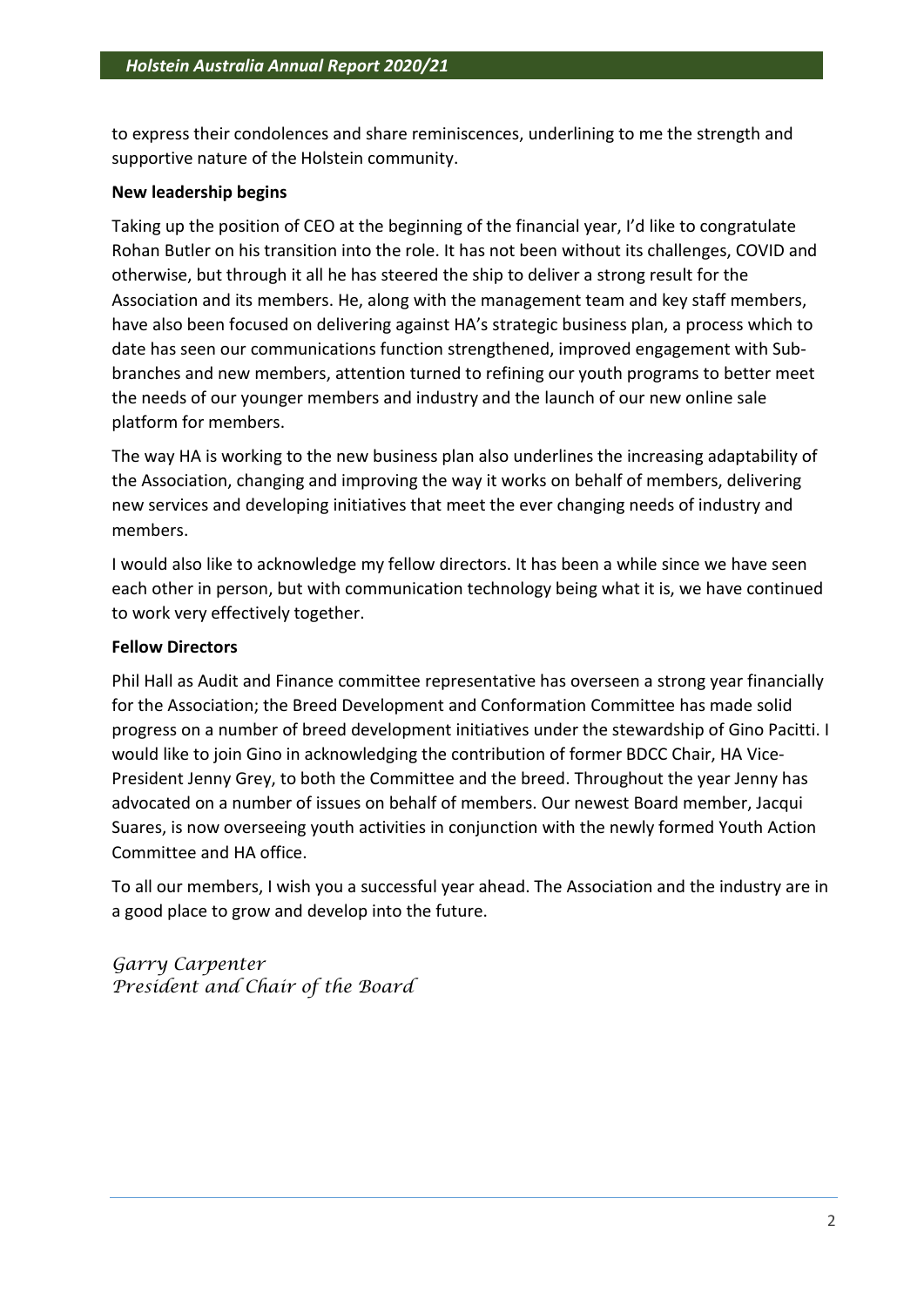# **AUDIT and FINANCE REPORT**

# *Phil Hall*

# *Representative, the Audit and Finance Committee, Wokalup, WA*

In last year's report to members the 2019/20 financial year was described as "a year of two halves". In the financial year just ended, I believe the most apt description would be the year was "same/same but different"!

Same as in the Association operated under similar conditions to 2019/20 insofar as COVID restrictions allowed with on again/off again travel and working from home restrictions. However, the year was very different in the sense of the underlying success of the business that was experienced to 30 June.

I am happy to announce another profitable year for the Association: the third year in succession with the audited accounts showing a total surplus of \$961,892 with the operating surplus of \$547,481 up 16%.

As was the case last year the result reflects a continuation of revenue growth in our services and export activity coupled with ongoing financial support from government as businesses such as ours battled their way through the COVID-19 pandemic. Likewise, our investment portfolio reaped the benefits of the global economic recovery during the second half of 2020/21 with an unrealised gain of \$414,411 - up 139% on last year. This consists of both capital growth and cash contributions.

The positive knock-on effect to our balance sheet sees member equity at \$4.2 million, up nearly \$1.0 million or 23% from the previous year.

# **2020/21 Profit & Loss**

# *Revenue*

Revenue for the year increased by 8% or \$326,624 to \$3.8 million with gains in first tier services of registrations, classification and genetics testing. Registration revenue was up 3% to \$449,995 on 2019/20 and was on par with budget. Classification recovered well with a 40% improvement in revenue of \$964,866 or 24% and 19% above budget as classifiers took advantage of easing travel restrictions.

Genetics testing contributed \$417,492 up 16% on last year and 15% above budget. Subscriptions and Package fees maintained previous income levels and were in line with budget.

Export revenue continued at a higher level of activity with an 11% increase in revenue to \$1.1 million.

As reported in 2019/20 our second tier or non-operational income was dominated by ongoing Government assistance to help offset COVID's impact on business. Total funding for this financial year was \$178,500 or \$15% up on last year. This increase was based on longer periods of support rather than a change in eligible funding.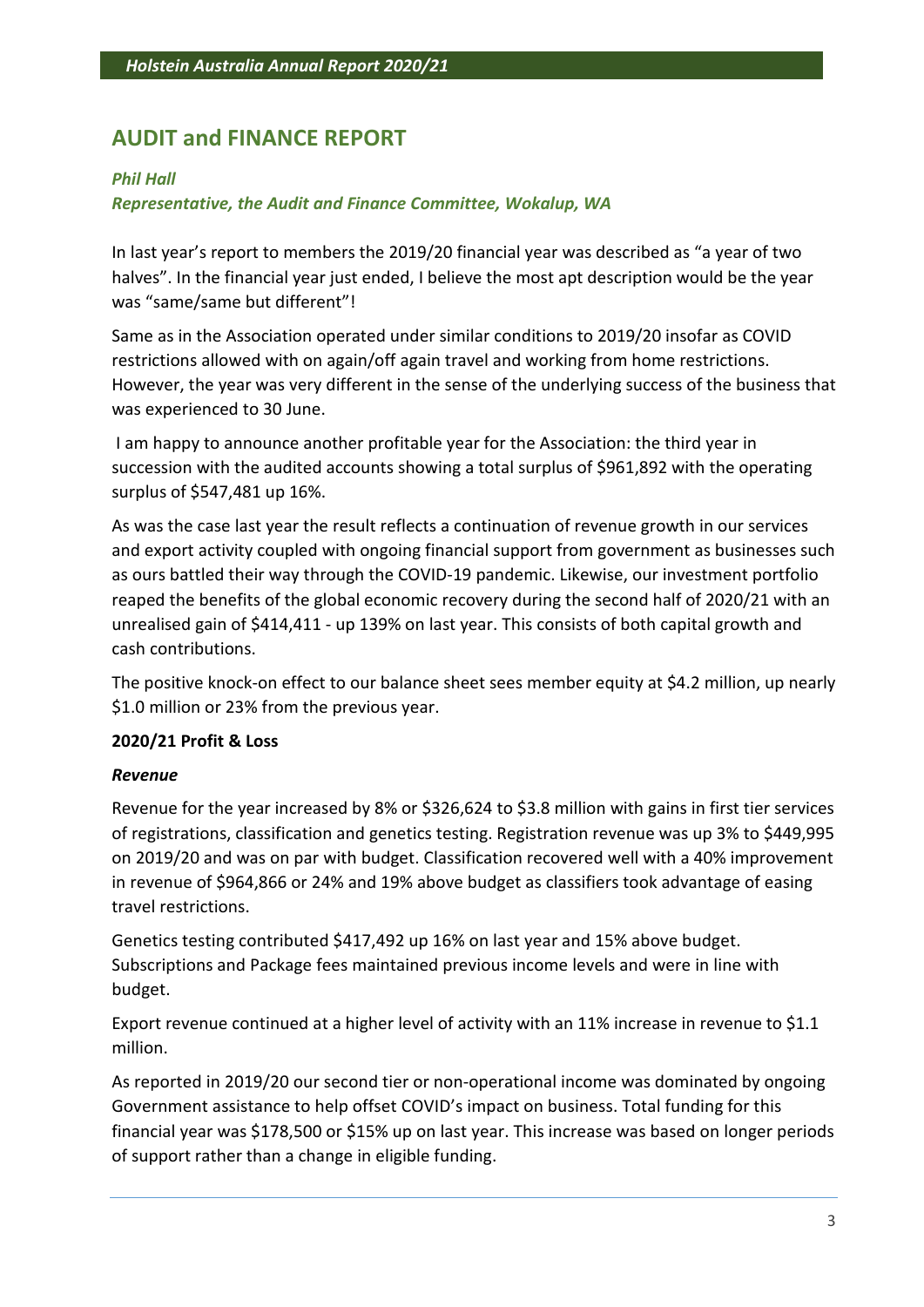# *Expenses*

Total expenses increased by 7% to \$3.3 million.

With classifiers back on the road, classification expenses were up 30% to \$681,154 and up 42% against budget however, this reflects the unpredictability of forecasting fieldwork during on again/off again government lockdowns.

Other main expense categories such as member services were up 29% from last years but only 4% against budget on the back of removal of payroll tax exemptions during COVID, training and accounting for a full year of executive salary re-categorising following transition.

Genomic testing and export charges were higher by 21% and 20% respectively, the increases in line with higher activity volumes, and were above budget consequently.

Overall, the management of operating expenses during 2020/21 proved to be a good outcome considering the challenges throughout the year.

# **2020/21 Balance Sheet**

At 30 June 2021, total equity sits at \$4.21 million, an increase of 23% on last financial year.

Total assets increased by 22% to \$5.2 million. Current assets increased by 3% while non-current assets increased by 29% or \$1.1 million. The main contributors were the gains made in the investment portfolio and the decision to renew the classifier car fleet with leases to make use of historically low interest rates.

Total liabilities increased by 18% to \$986,160 with current liabilities increasing by \$144,925 and non-current liabilities by \$37,437. Provisions and lease liabilities accounted for most of those increases.

As stated earlier member funds continue to grow and for the third year in succession. Member equity is now at \$4.2 million, up by \$961,892 or 23% from the previous year.

# *Summary*

The Association's financial performance witnessed in 2020/21 is without doubt one for the record books brought about by a combination of improved service demand, investment growth and government funding.

This allowed the board to make prudent investment decisions for the short and long-term needs of the Association.

# **Budget 2021/22**

The 2021/22 budget is a budget for the immediate and future needs of the Association. Last year's result allows the board to make significant financial investments in several projects that will secure the operational needs of the business moving forward.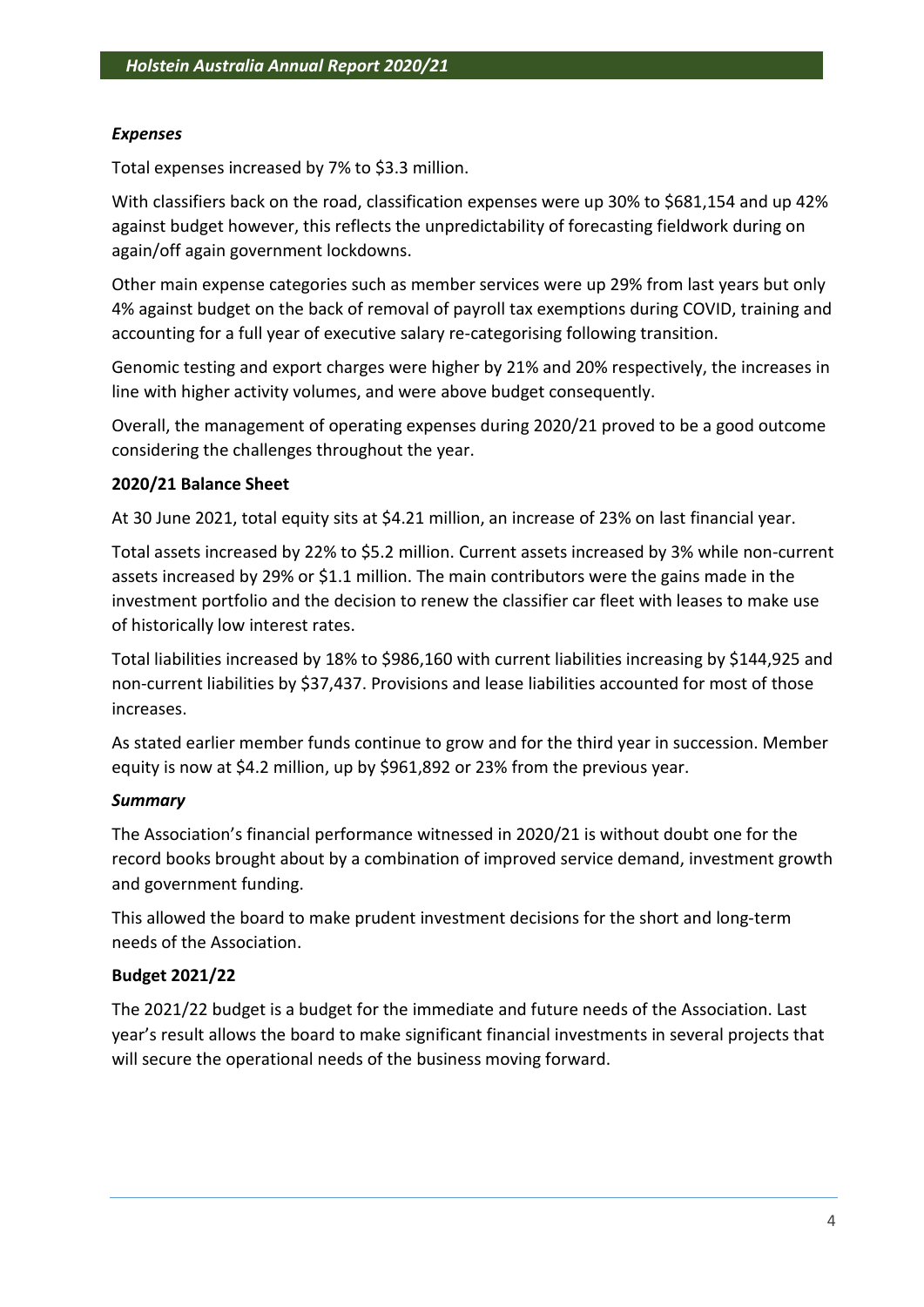# *Revenue*

As is our practice we are conservative in our approach to revenue although we believe we will see sustained growth in services, particularly classification and genomic testing. Income from other services excluding exports is expected to continue at current levels.

We acknowledge that predicting export income can be volatile therefore we have forecast revenue at 70% of that received in 2020/21. In recent times, China has targeted some Australian agricultural industries to the detriment of those industries and producers. We are of the view that the live heifer trade will continue due to limited options for China's dairies to access heifers elsewhere, however it is prudent to budget on a scenario of the trade at lower levels.

# *Expenses*

Overall, the budget forecasts a steady increase in operational expenses with the expectation of an uptake in services particularly classification running costs and overheads

Of note is the investment in developmental and strategic projects in IT directly related to operational and classification processes. Once finalised and implemented over the next 12 months or so we are confident the quality and reliability of the improvements will drive efficiencies across the business.

# **Summary**

The 2021/22 budget has been set based on the premise that we appropriately use member funds to improve how we operate our business. Over recent years, the promise has been made that cash reserves should be used when the need arises. The board believes that time is now. Moreover, while the budget foreshadows a loss of \$295,000 both the board and management believe there has not been a better time to invest in the future.

Finally, this year's finances are off to a good start with our trading position ahead of budget and ahead of where we were this time last year.

*Phil Hall Representative, the Audit and Finance Committee*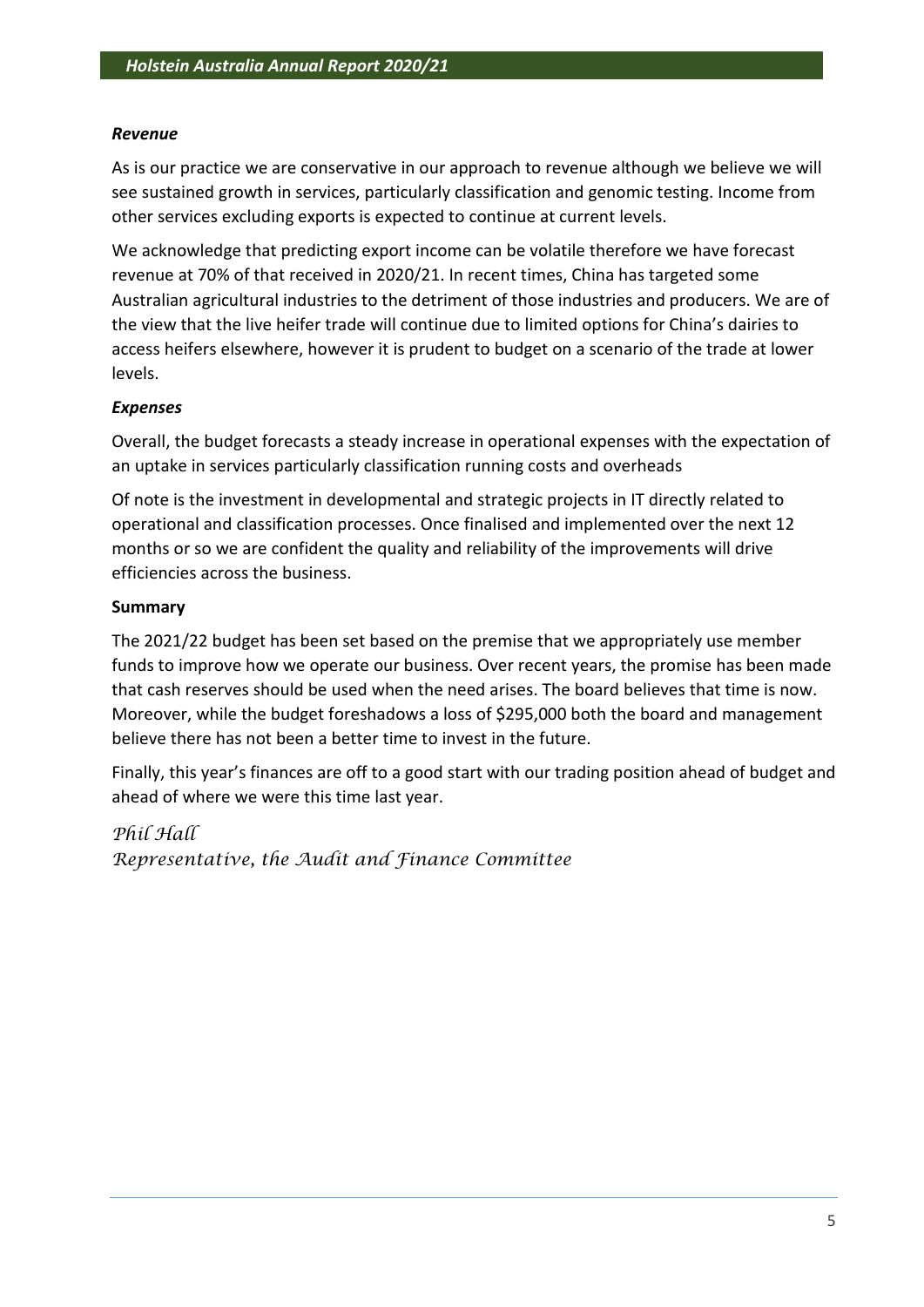# **BREED DEVELOPMENT and CONFORMATION COMMITTEE REPORT**

# *Gino Pacitti BDCC Chair, Myponga, SA*

It is my pleasure to present my first Breed Development and Conformation Committee Report. Following the Board meeting immediately after the 2019/20 AGM I was appointed as Chair of the BDCC and took the reins at the November meeting.

Can I take the opportunity to thank outgoing Chair, Jenny Grey, who presided over the Committee for 6 years commencing in 2014. Jenny's commitment to the Committee over that time cannot be overstated.

I have it on good advice that her organisational and time management skills were evident in balancing agendas and inherent time restraints, especially during Zoom meetings with the inevitable technical challenges. Jenny always made sure each Committee member's views and opinions were heard. I'm sure it would resonate with those who know Jenny when I say there was no matter big or small that she wouldn't bring to the table for discussion.

Thank you Jenny, much appreciated.

As was the case last year COVID restrictions have prevented face-to-face meetings and herd visits, normally such an important part of the BDCC. Hopefully this will change as we move into 2022.

# **Committee**

Following the call for nominations for the Committee last year a very warm welcome was given to Phil Daniel who commenced a 3 year term. Phil hails from Nathalia, VIC and operates Cleveland Holsteins with his family. A passionate breeder who is also active in the Northern Victoria Sub-branch where he has held numerous positions including President.

This year Marcus Young reached his current term limit and was eligible to renominate however Marcus decided not to seek another term so we will have a new face on the Committee at our next meeting.

Marcus joined the BDCC in 2010 and successfully renominated for successive terms in 2014 and 2018 achieving 11 consecutive years on the committee.

From Ridgley near Burnie in Tasmania Marcus is an astute judge of Holsteins and is in demand to adjudicate across the country. He has a good understanding of the classification system and was a significant contributor to the last major review of the system.

A quiet demeanour with an underlying wicked sense of humour Marcus has a balanced view on most things Holstein and this often came to the fore when committee discussions became log jammed.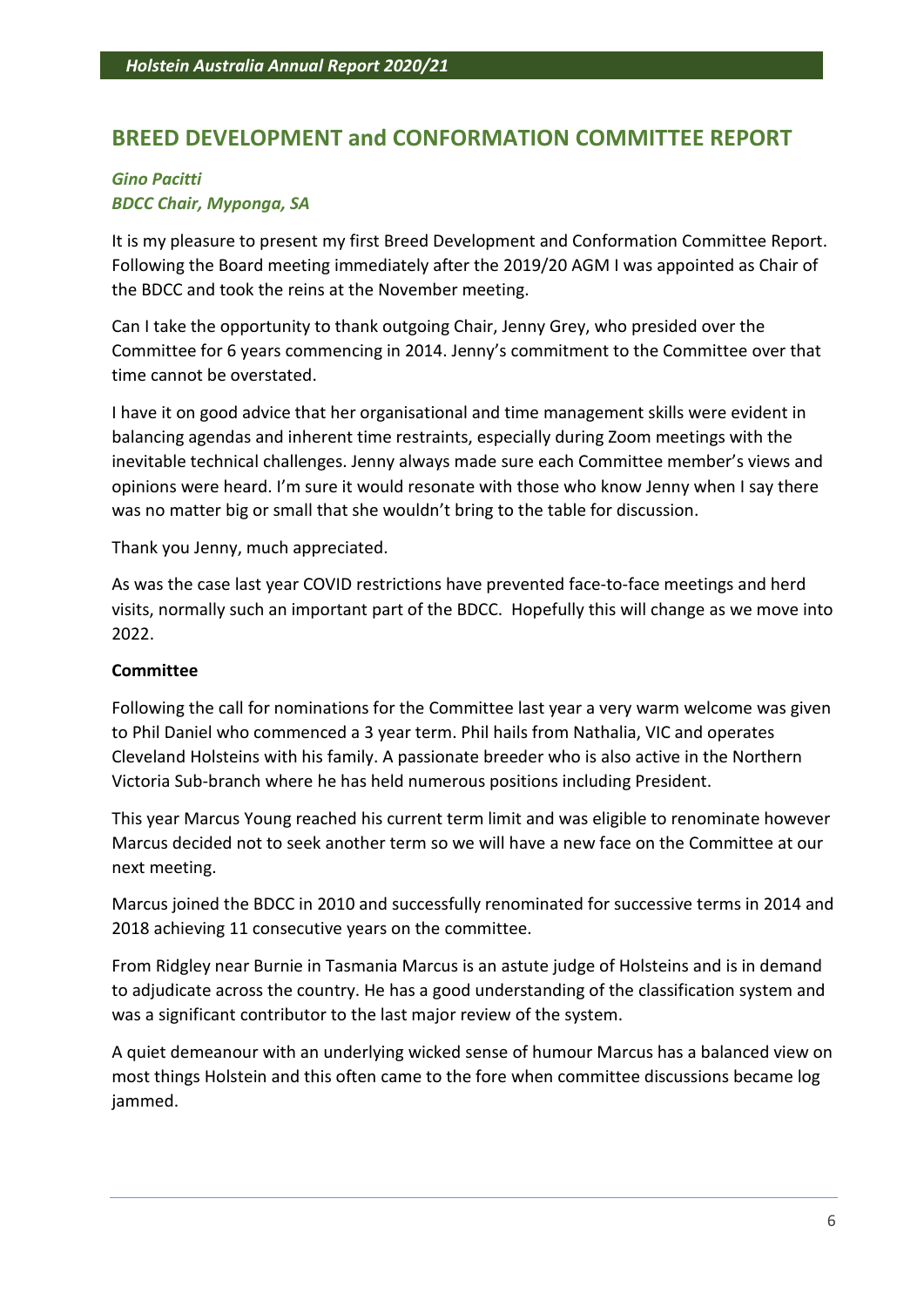Another change is the appointment of Beth Scott as the Committee's resident scientist. From a dairy background, Beth is currently a Project Officer at Dairy Australia and studying for her PhD at AgriBio. I'm sure some of you will know of Beth's recent research into dairy cattle inbreeding. Beth replaces Dr Mary Abdelsayed who I would like to pass on a vote of thanks to. Mary was our resident scientist for a number of years.

# **Competitions**

During the pandemic many local and national shows have been cancelled or postponed with a knock-on effect on the All Australian Photographic competition.

As a consequence the Committee decided to roll over the 2020/21 competition into 2021/22 extending the competition over 2 years. We believe this to be fair to those members who were unable to exhibit cattle at their regular shows. The current judges retain their positions, and they are looking forward to judging the competition in early July next year.

For Cow of the Year judging the Committee was joined by member judge Craig Fisher, Byrne Lea Holsteins, Drumborg VIC and by industry judge Bill Morgan from ABS to judge another field of quality matriarchs of the breed. Congratulations to the finalists.

As you would recall the 2020/21 Semex-Holstein Australia On Farm Competition was cancelled. However with endorsement from the BDCC two online competitions took place: the Virtual Holstein Spectacular and the Member Photo competition designed to show an element of a day in the life of Holstein Australia members around the country

Both these initiatives were very well received by the membership and judges with entries well into the hundreds. Based on member feedback we intend to run both competitions again in 2022

A very big thank you to the regional judges and in particular to Bradley Cullen and Beth Scott for the photo competition and to the national Virtual Holstein Spectacular over judge, Brian Leslie.

# **Breed development**

Throughout 2020/21 the Committee discussed, endorsed or engaged in a number of breed development and industry related matters including:

HA's approach to Genetics Australia investigating developing a bull breeding program with Australian genetics

Wider industry access of data from Automated Milking Systems (AMS), in particular robotic dairies, so that data enters Australia's data processing network

HA had preliminary discussions with Jersey Australia and Genetics Australia on opportunities for exporting Australian dairy genetics particularly to Europe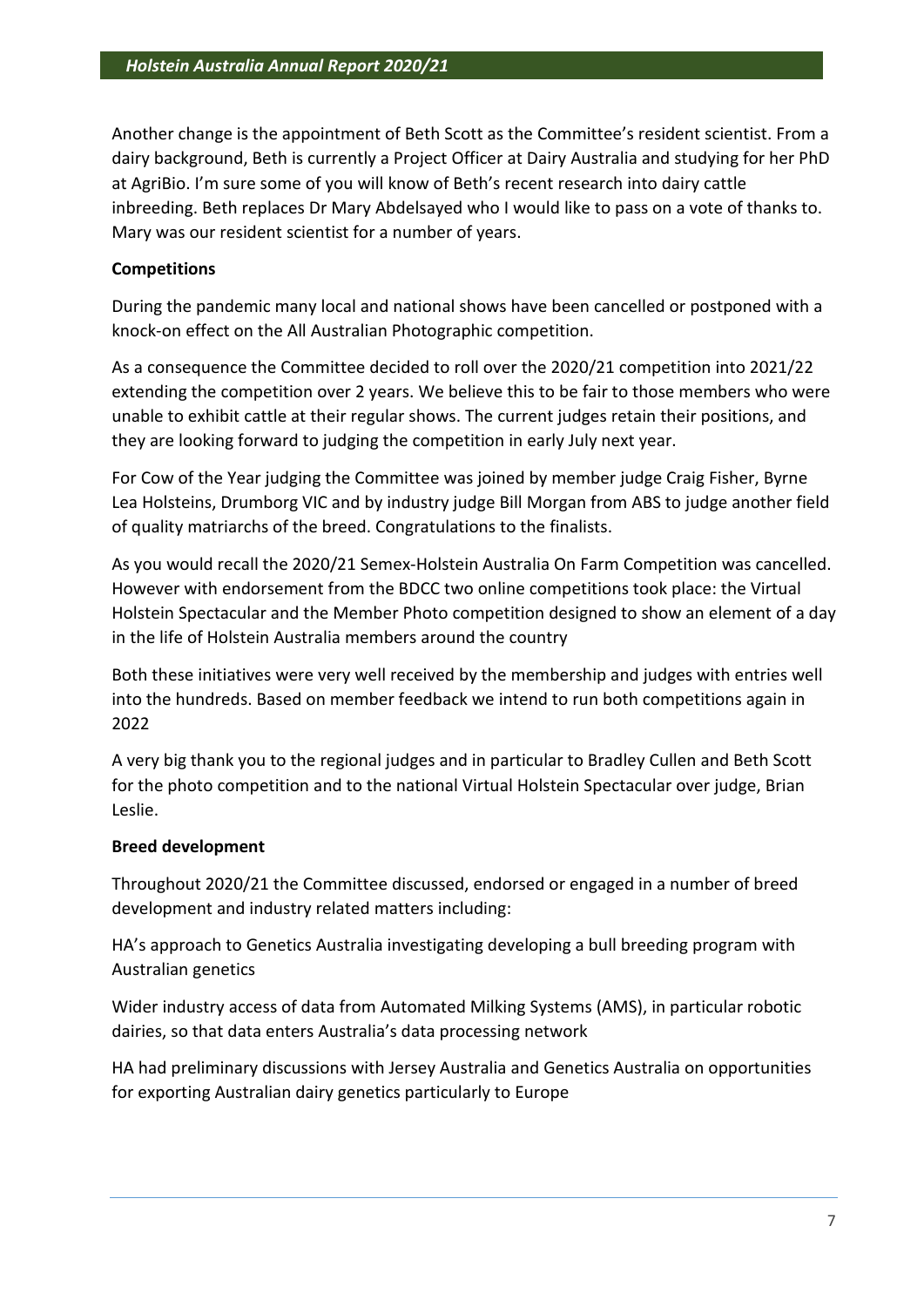Animal Awards program: agreed to review the production award benchmarks to ensure improved feeding efficiencies of specific feeding systems and environments do not add bias to points required to obtain HA animal awards including Master Breeder

# **Classification**

For fear of repetition dare I say that COVID had an impact of the classification team over the last 12 months particularly in Victoria and New South Wales, which I'm sure the CEO will cover in the year's class statistics. What I would say is that the good results we had in 2020/21 are testimony to the hard working team we currently have.

I would like to make particular mention of Phil Hentschke who had the good or maybe not so good fortune of being based in South Australia. With that states limited travel restrictions Phil could get to most states and at times was the "go to" to keep the class tour rolling. To Phil, and to the whole team, a big thank you for a stellar effort in the most challenging of circumstances.

During the year a change was made to the classification directives regarding the requirement for a second physical inspection for an animal to achieve a maximum score. With the tyranny of distance and keeping to the sometimes tight tour schedule, plus classifiers often working alone it became increasingly difficult to revisit herds for a second inspection to confirm maximum scores.

The committee determined that to ensure attaining maximum scores was not delayed that video footage be allowed to be used when obtaining a second opinion on maximum scores.

To help with the anticipated lift in class numbers a new classifier has been appointed and despite COVID-19 delaying the start date his training has commenced. Bronte Symonds will be based in SE South Australia and working closely with Phil Hentschke. Welcome Bronte!

# **Closing**

In closing, I'm looking forward to working with the Committee and management to further advance the Holstein breed through the Association's services to benefit members.

To members of the Committee thank you for your ongoing support for what the BDCC does and the role it takes, and I look forward to working closely with you in the future.

*Gino Pacitti Chair, Breed Development and Conformation Committee*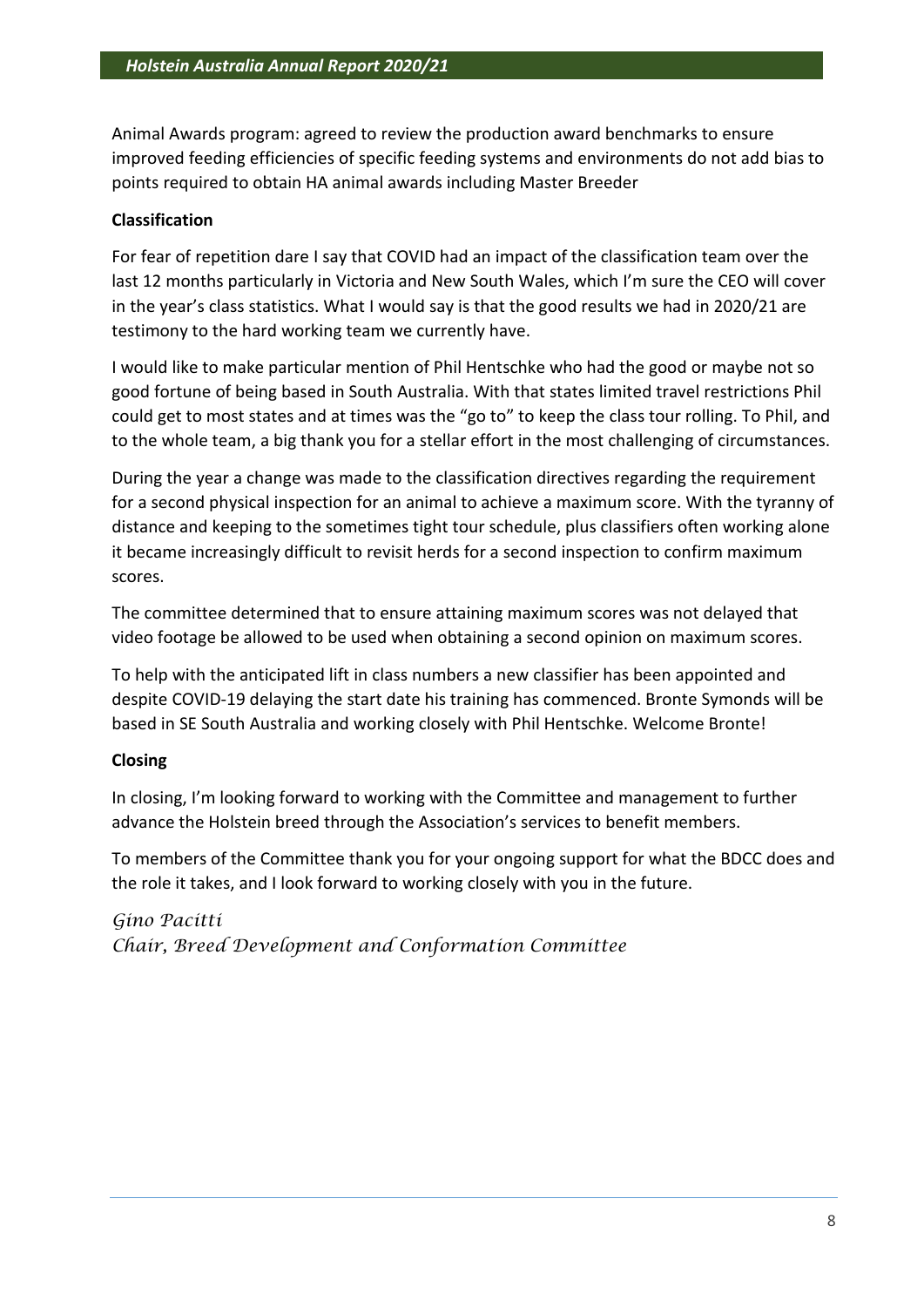# **CEO REPORT**

# *Rohan Butler Chief Executive Officer*

The 2020/21 financial year while a complicated one has been a solid year for the Association. Continued COVID restrictions have limited opportunities to interact directly both within the staff team and with the wider membership. On the upside strong upward trends in most areas have resulted in an outstanding bottom-line result, placing the Association in a great position to build into the future.

# **Staff Operations**

Operating with a staff of 14 FTE's including 4 classifiers, the team has worked strongly together without being able to access the office for much of the year. I'd like to acknowledge and thank the entire team, especially those juggling the competing needs of work and schooling children from home. All have taken these burdens on without complaint and for those efforts I thank them.

The Classification team has in the most part continued to work with only limited disruption due to COVID-19.. The frustrating issue has been accessing some areas, particularly NSW, due to travel restrictions. We continue to work on solutions to these issues.

I would also like to pay tribute to Julie Lowe who passed away suddenly in May this year. Julie worked as a Member Services Officer for 27 years and was a highly valued and respected member of the Holstein team. She is very much missed and will remain a friend to all of us at Holstein Australia.

# **Annual Operating Plan**

In October 2020 we launched our 5 year strategic business plan and are now busily implementing the plan via the Annual Operating Plan. Steps undertaken already include, but are not limited to:

- Employment of Sarah Keens in a dual purpose marketing and communications and dedicated Sub-branch engagement role
- Completion of a member survey to better understand how members interact with the Association both now and into the future
- Implementation of the "New Member Introductory Pack". The online pack of information was also distributed to members with their July membership renewal notice
- Implementation of a regular series of Sub-branch Zoom meetings to ensure Sub-branch representatives to stay in touch with what is happening at HA and also provide feedback to staff directly regarding issues on the ground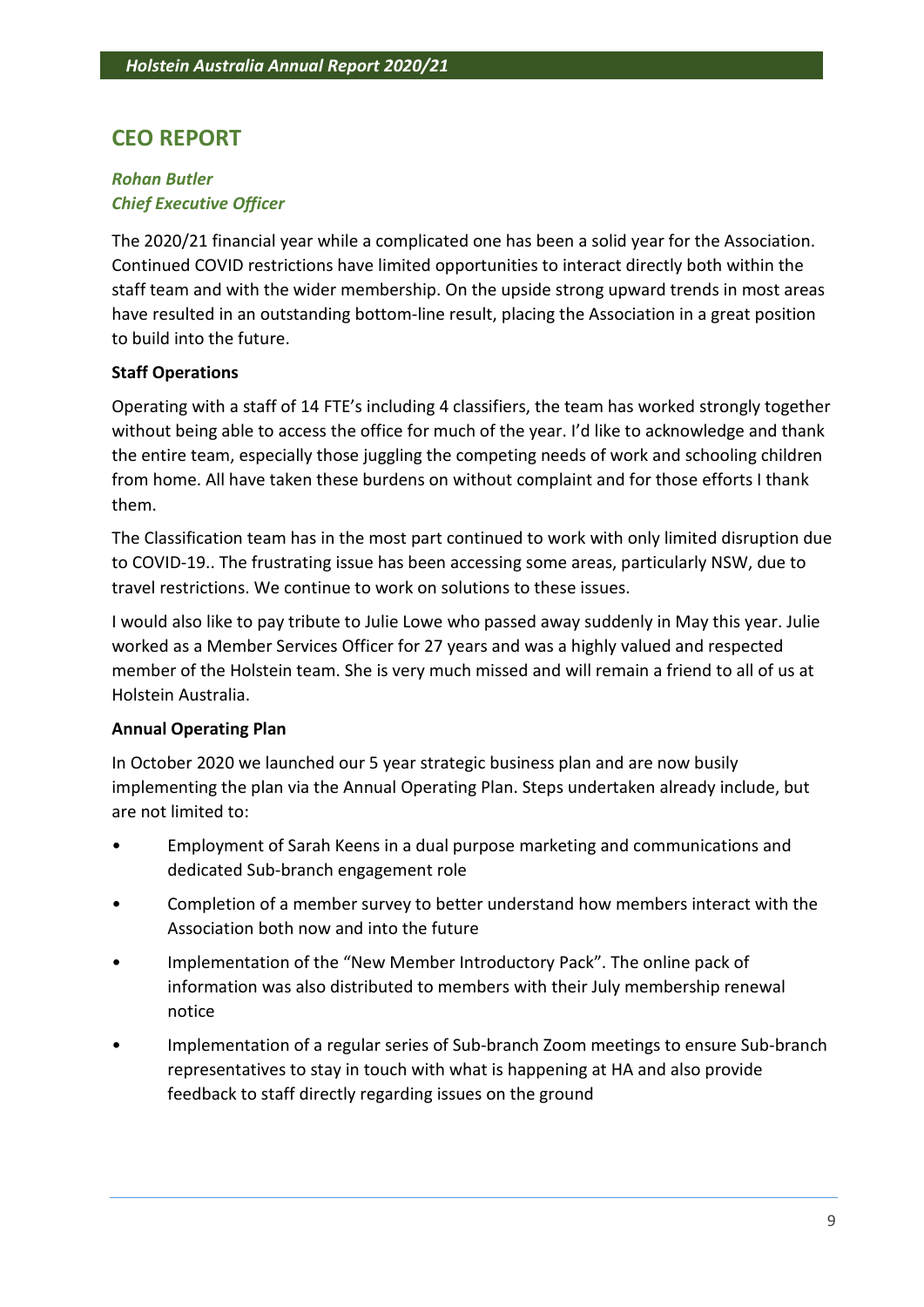- Formation of a Youth Action Committee with a focus on putting in place programs that will provide leadership, experience and career pathway opportunities for Holstein Australia youth members
- The launch of Verified Holsteins; our online selling platform to cater for members wanting to buy and sell registered Holsteins.

# **Member Services**

# *Registration*

A solid year for registrations with numbers rising to 40,112 up 7% on the previous year. The main drivers of this are an increase in export registrations coupled with the first full year of having a Services Extension Officer in place. We expect numbers to remain strong through 2021/22.

# *Genomics*

The Genomics space continues to see growth with a 31% rise in commercial samples processed by Holstein Australia to 18,782. What we are now seeing is a embracing of the new technology at a more mainstream level. A continued industry wide push should see continued growth in this service throughout the upcoming year.

# *Classification*

Classification numbers rebounded well following the impact of COVID lockdowns in the previous year. A 29% rise to 33,494 was a strong result given the number of classifiers on the road was similar to last year.

# **Export**

The export of Holstein heifers to China continues to be a strong earner for the Association. Work has begun in conjunction with industry stakeholders to identify other potential market opportunities, although travel restrictions have hampered this work somewhat.

# **Summary**

The 2020/21 year was no doubt financially a very successful one for Holstein Australia with staff adapting to the "new normal" operating environment while maintaining and improving service delivery to members over the year.

This places the Association in a strong position to invest further in existing member services as well as to develop new services that contribute to member business operations and the continued development of the Holstein breed.

*Rohan Butler Chief Executive Officer*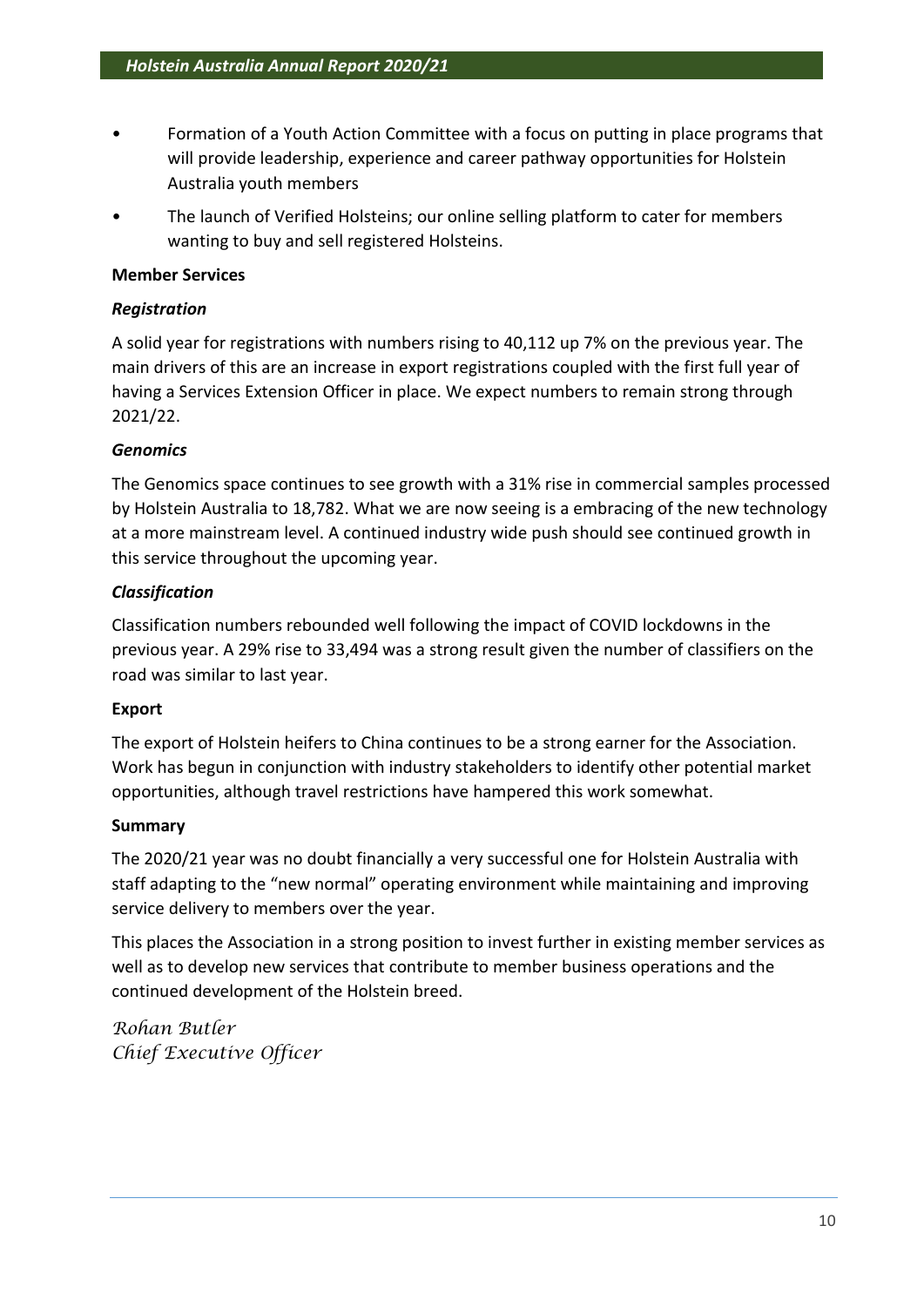**HOLSTEIN-FRIESIAN ASSOCIATION OF AUSTRALIA INCORPORATED ABN: 87 455 118 302**

> **FINANCIAL REPORT FOR THE YEAR ENDED 30 JUNE 2021**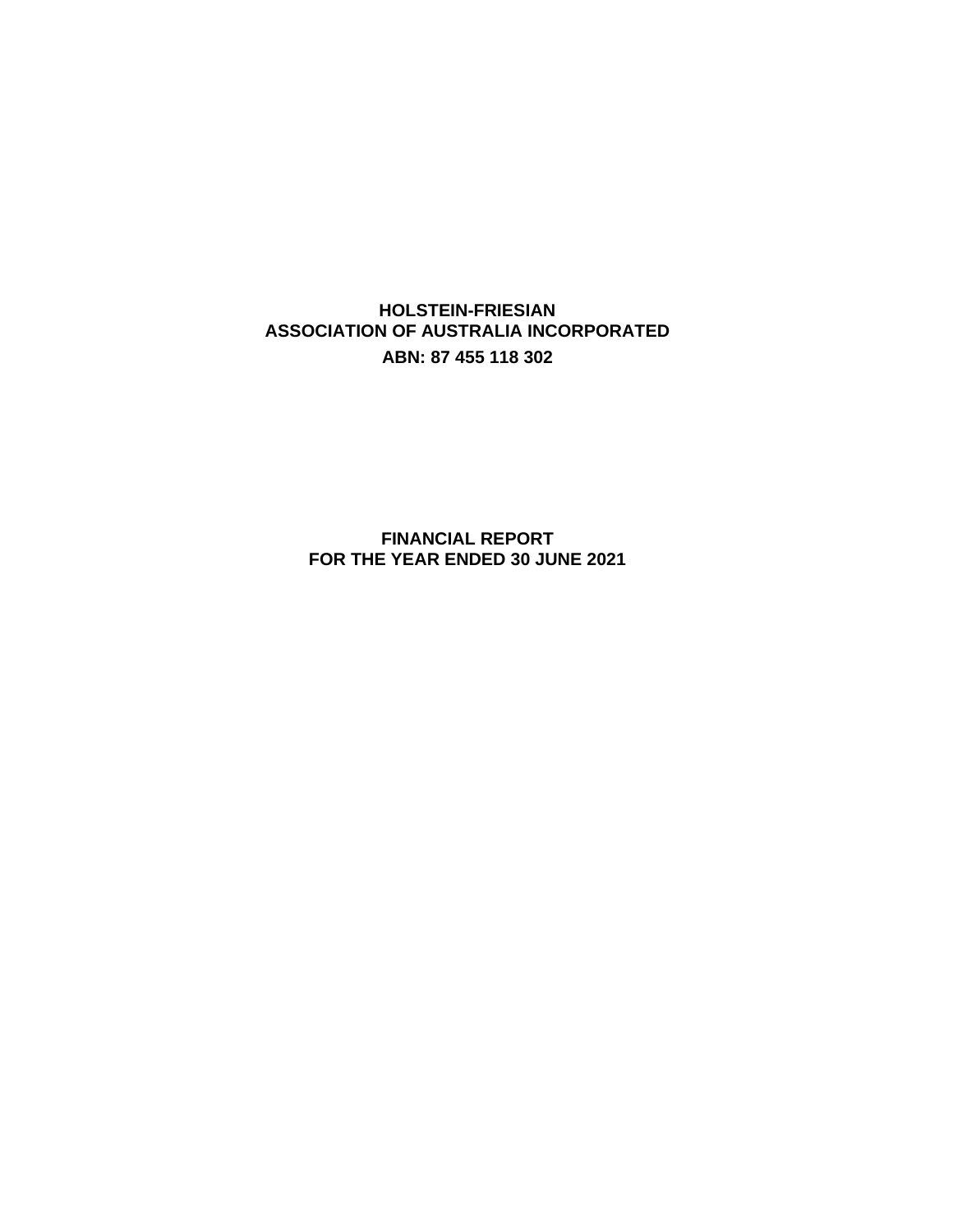### **TABLE OF CONTENTS**

|                                                            | Page |
|------------------------------------------------------------|------|
| Statement by Members of the Committee                      | 2    |
| <b>Financial Report</b>                                    |      |
| Statement of Profit or Loss and Other Comprehensive Income | 3    |
| <b>Statement of Financial Position</b>                     | 4    |
| Statement of Changes in Equity                             | 5    |
| <b>Statement of Cash Flows</b>                             | 6    |
| Notes to the Financial Statements                          | 7    |
| Independent Audit Report                                   | 17   |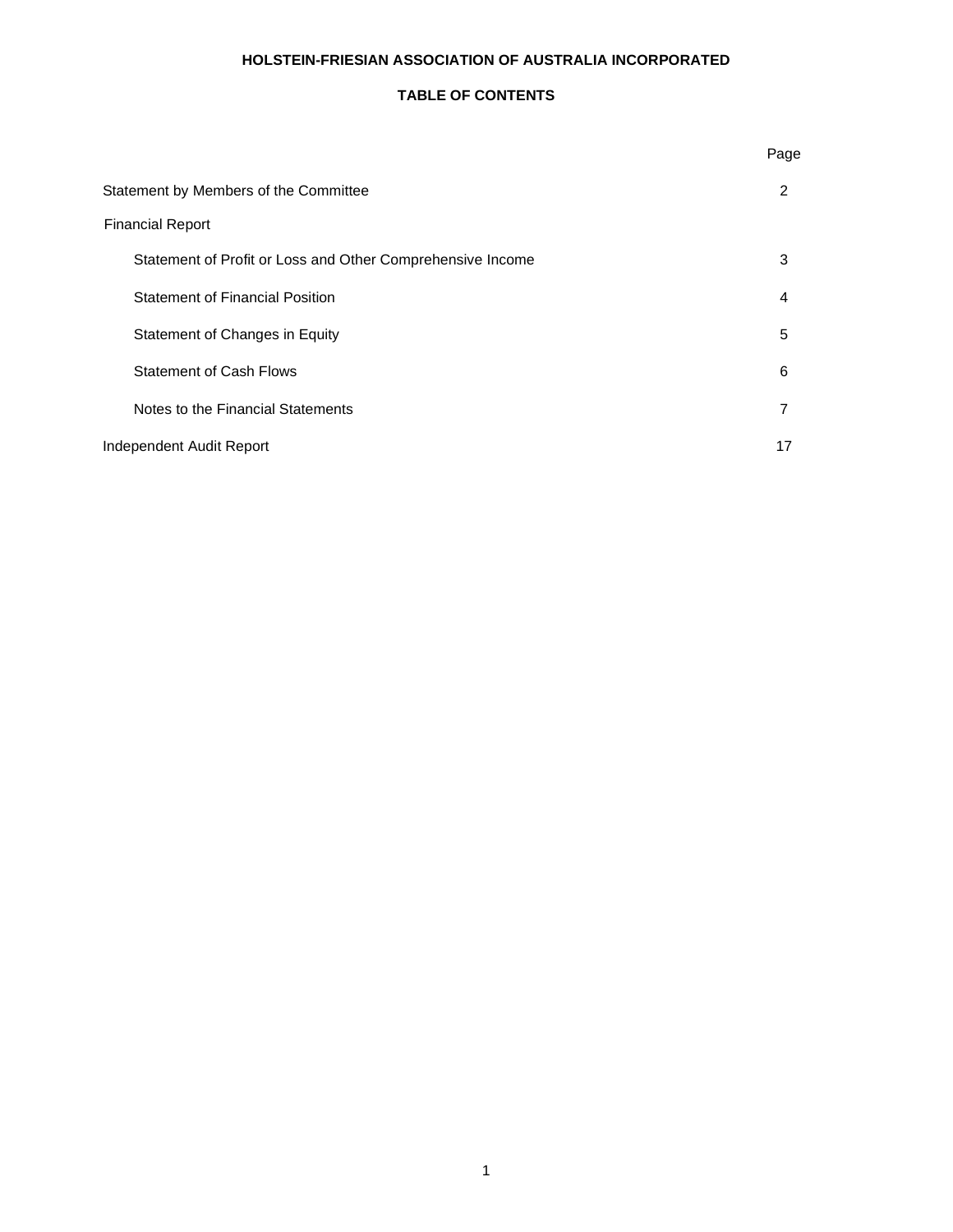#### **HOLSTEIN-FRIESIAN ASSOCIATION OF AUSTRALIA INCORPORATED STATEMENT BY MEMBERS OF THE COMMITTEE**

In the opinion of the Members of the Committee the accompanying financial report comprising the Statement of Profit or Loss and Other Comprehensive Income, Statement of Financial Position, Statement of Changes in Equity, Statement of Cash Flows and Notes to and forming part of the financial report:

- 1. Presents a true and fair view of the financial position of Holstein-Friesian Association of Australia Incorporated as at 30 June 2021 and its performance for the year ended on that date in accordance with Australian Accounting Standards - Reduced Disclosure Requirements, other mandatory professional reporting requirements and other authoritative pronouncements of the Australian Accounting Standards Board; and
- 2. At the date of this statement, there are reasonable grounds to believe that Holstein-Friesian Association of Australia Incorporated will be able to pay its debts as and when they fall due.

This statement is made in accordance with a resolution of the committee and is signed for and on behalf of the Committee by:

G. Carpenter

J. Grey

Dated this 30th day of September 2021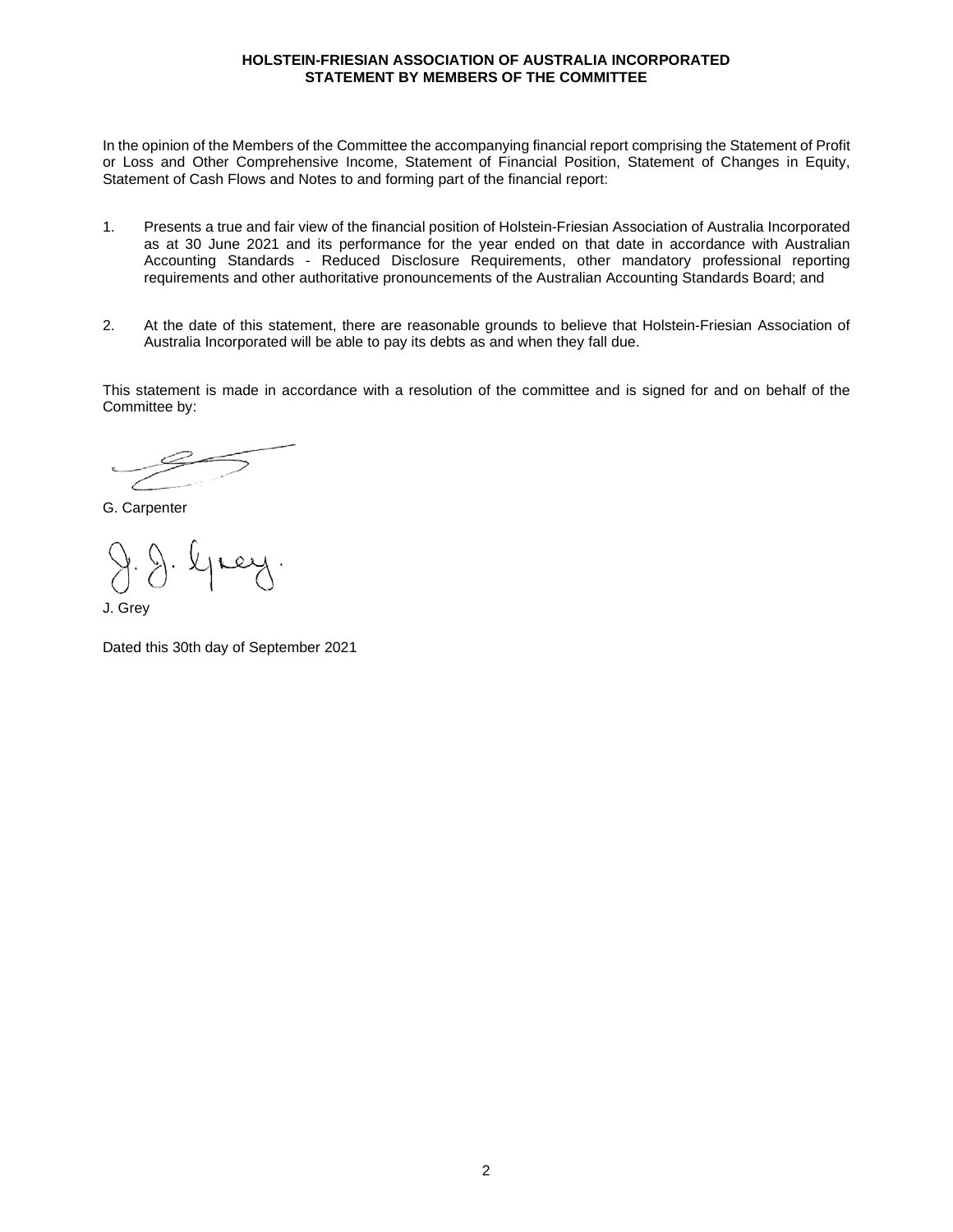### **STATEMENT OF PROFIT OR LOSS AND OTHER COMPREHENSIVE INCOME FOR THE YEAR ENDED 30 JUNE 2021**

|                                                                                                                                           | <b>Note</b> | 2021<br>\$  | 2020<br>\$  |
|-------------------------------------------------------------------------------------------------------------------------------------------|-------------|-------------|-------------|
| Revenue                                                                                                                                   |             |             |             |
| Sales revenue                                                                                                                             | 3           | 3,535,524   | 3,184,435   |
| Other income                                                                                                                              | 3           | 346.314     | 370,779     |
| <b>Expenses</b>                                                                                                                           |             |             |             |
| <b>Classification expenses</b>                                                                                                            |             | (681, 154)  | (478, 502)  |
| Technical services expenses                                                                                                               |             | (659, 662)  | (804, 202)  |
| Export services expenses                                                                                                                  |             | (472,568)   | (376, 147)  |
| Member services expenses                                                                                                                  |             | (805, 025)  | (570, 229)  |
| <b>Building expenses</b>                                                                                                                  |             | (27, 740)   | (28, 574)   |
| Administration & office overhead expenses                                                                                                 |             | (304, 753)  | (386, 661)  |
| Marketing & journal expenses                                                                                                              |             | (244, 948)  | (244, 125)  |
| Projects & contract services expenses                                                                                                     |             |             | (66, 538)   |
| Depreciation & amortisation                                                                                                               |             | (138,507)   | (140, 050)  |
|                                                                                                                                           |             | (3,334,357) | (3,095,028) |
| Operating surplus/(loss) for the year attributable to the members of<br>Holstein-Friesian Association of Australia Incorporated           |             | 547,481     | 460,186     |
| Other comprehensive income                                                                                                                |             |             |             |
| Net fair value gain/(loss) on other financial assets                                                                                      | 8           | 414.411     | (160, 579)  |
| Total comprehensive surplus/(loss) for the year attributable to the<br>members of Holstein-Friesian Association of Australia Incorporated |             | 961,892     | 299,607     |

The Statement of Profit or Loss and Other Comprehensive Income should be read in conjunction with the accompanying notes.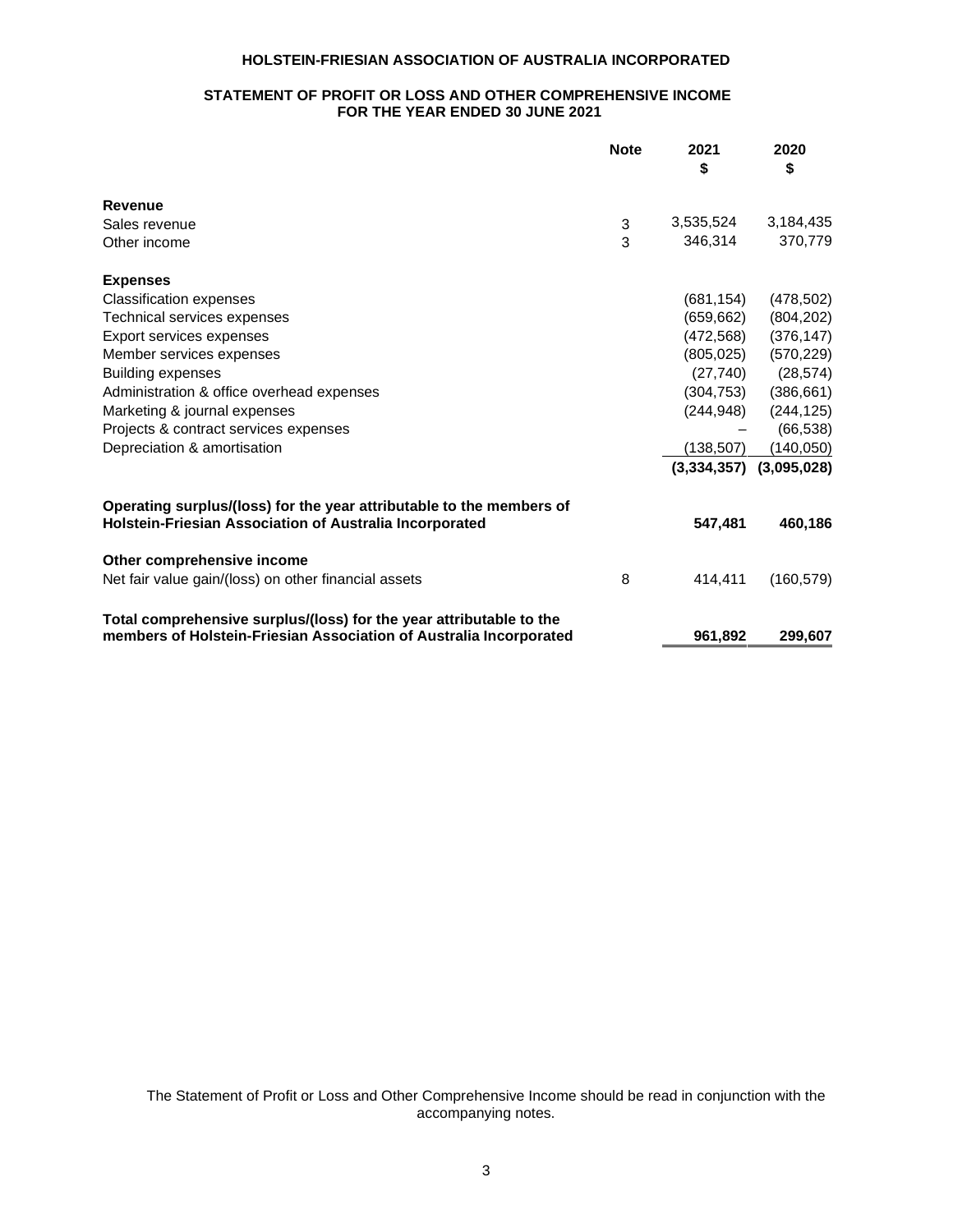### **STATEMENT OF FINANCIAL POSITION AS AT 30 JUNE 2021**

|                                      | <b>Note</b>    | 2021<br>\$ | 2020<br>\$ |
|--------------------------------------|----------------|------------|------------|
| <b>Current assets</b>                |                |            |            |
| Cash and cash equivalents            | 5              | 695,609    | 765,048    |
| Trade and other receivables          | $\,6$          | 658,219    | 550,133    |
| Other current assets                 | $\overline{7}$ | 47,544     | 50,832     |
| <b>Total current assets</b>          |                | 1,401,372  | 1,366,013  |
| <b>Non-current assets</b>            |                |            |            |
| <b>Financial assets</b>              | 8              | 3,122,869  | 2,024,740  |
| Plant and equipment                  | 9              | 157,015    | 175,527    |
| Right-of-use assets                  | 10             | 397,940    | 327,046    |
| Intangible assets                    | 11             | 117,188    | 158,804    |
| <b>Total non-current assets</b>      |                | 3,795,012  | 2,686,117  |
| <b>Total assets</b>                  |                | 5,196,384  | 4,052,130  |
| <b>Current liabilities</b>           |                |            |            |
| Trade and other payables             | 12             | 311,007    | 219,098    |
| Provisions                           | 13             | 243,727    | 222,560    |
| Lease liabilities                    | 14             | 66,056     | 34,207     |
| <b>Total current liabilities</b>     |                | 620,790    | 475,865    |
| <b>Non-current liabilities</b>       |                |            |            |
| Provisions                           | 13             | 2,970      | 28,156     |
| Lease liabilities                    | 14             | 362,400    | 299,777    |
| <b>Total non-current liabilities</b> |                | 365,370    | 327,933    |
| <b>Total liabilities</b>             |                | 986,160    | 803,798    |
| <b>Net assets</b>                    |                | 4,210,224  | 3,248,332  |
| <b>Equity</b>                        |                |            |            |
| Retained surpluses                   |                | 4,210,224  | 3,248,332  |
| <b>Total equity</b>                  |                | 4,210,224  | 3,248,332  |

The Statement of Financial Position should be read in conjunction with the accompanying notes.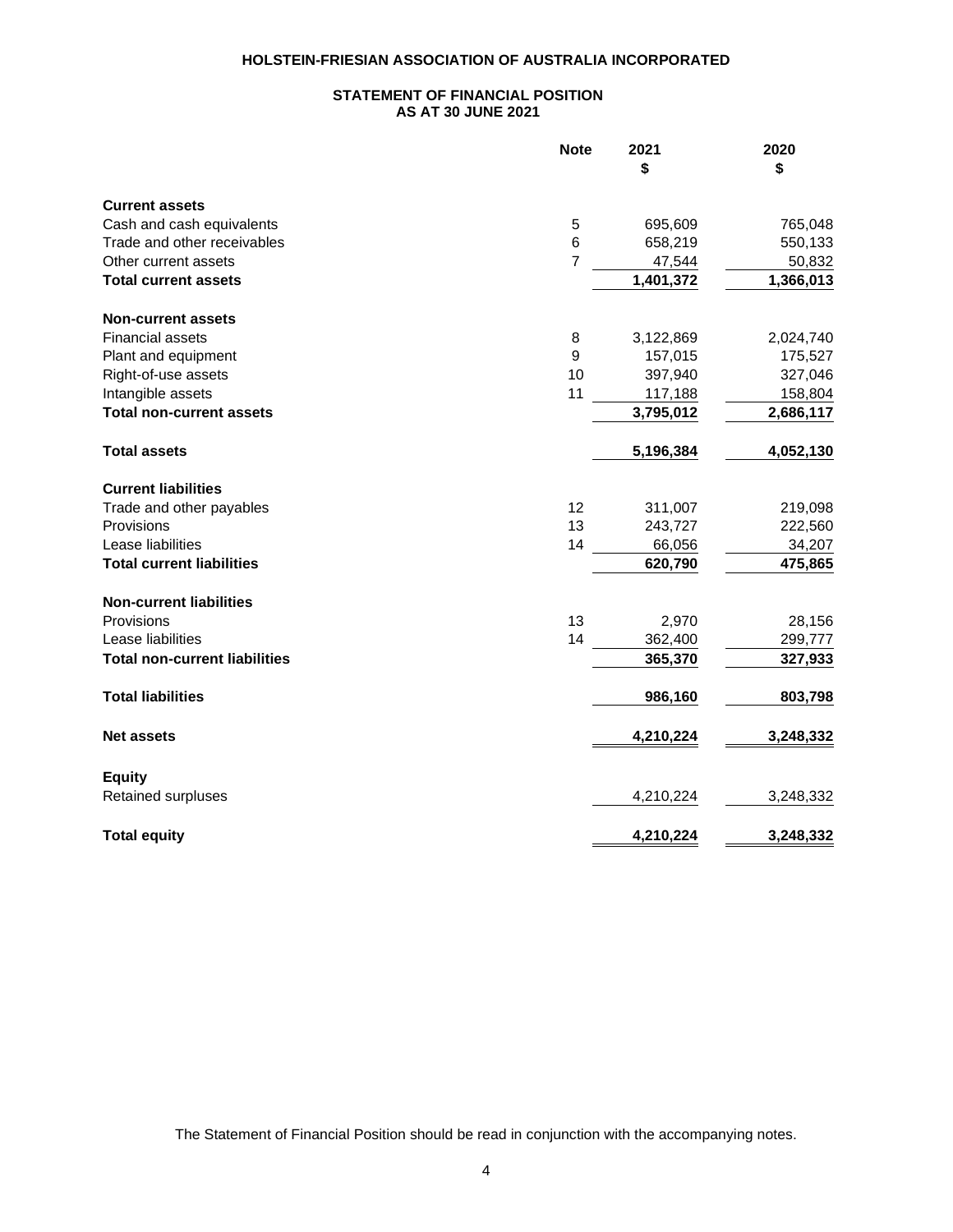### **STATEMENT OF CHANGES IN EQUITY FOR THE YEAR ENDED 30 JUNE 2021**

|                                                                                                                                    | <b>Retained</b><br>surpluses<br>S | Total<br>equity<br>S |
|------------------------------------------------------------------------------------------------------------------------------------|-----------------------------------|----------------------|
| Balance at 1 July 2019                                                                                                             | 2,948,725                         | 2,948,725            |
| Operating surplus for the year attributable to the members of Holstein-<br>Friesian Association of Australia Incorporated          | 460,186                           | 460,186              |
| Other comprehensive income for the year                                                                                            | (160, 579)                        | (160, 579)           |
| Total comprehensive surplus for the year attributable to the members of<br>Holstein-Friesian Association of Australia Incorporated | 299,607                           | 299,607              |
| Balance at 30 June 2020                                                                                                            | 3,248,332                         | 3,248,332            |
| Operating surplus for the year attributable to the members of Holstein-<br>Friesian Association of Australia Incorporated          | 547,481                           | 547,481              |
| Other comprehensive income for the year                                                                                            | 414,411                           | 414,411              |
| Total comprehensive surplus for the year attributable to the members of<br>Holstein-Friesian Association of Australia Incorporated | 961,892                           | 961,892              |
| Balance at 30 June 2021                                                                                                            | 4,210,224                         | 4,210,224            |

The Statement of Changes in Equity should be read in conjunction with the accompanying notes.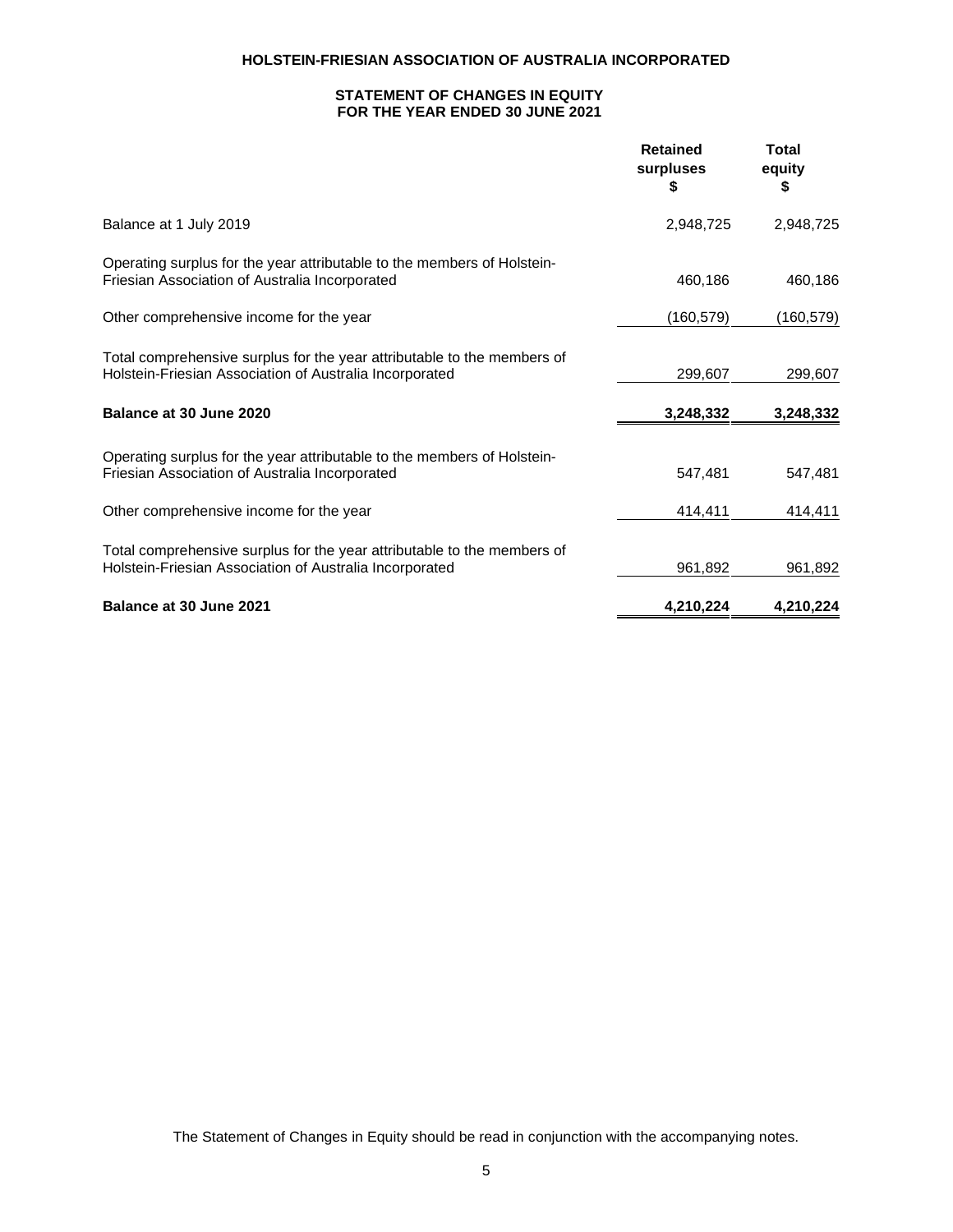### **STATEMENT OF CASH FLOWS FOR THE YEAR ENDED 30 JUNE 2021**

|                                                                  | <b>Note</b> | 2021        | 2020          |
|------------------------------------------------------------------|-------------|-------------|---------------|
|                                                                  |             | \$          | \$            |
| Cash flows from operating activities                             |             |             |               |
| Receipts from operations                                         |             | 4,034,038   | 3,985,380     |
| Interest received                                                |             | 876         | 1,590         |
| Dividends and distributions received                             |             | 94,711      | 77,050        |
| Payments to suppliers and employees                              |             | (3,277,890) | (3, 190, 727) |
| Net GST payment to the Australian Taxation Office                |             | (169, 700)  | (187, 798)    |
| Net cash from / (used in) operating activities                   |             | 682,035     | 685,495       |
| Cash flows from investing activities                             |             |             |               |
| Payments for property, plant and equipment                       | 9           | (13, 976)   | (35, 385)     |
| Proceeds from financial assets                                   | 8           | 954,828     | 769,981       |
| Payments for financial assets                                    | 8           | (1,638,545) | (1, 173, 919) |
| Net cash (used in) investing activities                          |             | (697, 693)  | (439,323)     |
| Cash flows from financing activities                             |             |             |               |
| Repayment of borrowings                                          |             | (53, 781)   | (32, 704)     |
| Net cash (used in) financing activities                          |             | (53, 781)   | (32,704)      |
| Net (decrease) / increase in cash and cash equivalents           |             | (69, 439)   | 213,468       |
| Cash and cash equivalents at the beginning of the financial year |             | 765,048     | 551,580       |
| Cash and cash equivalents at the end of the financial year       | 5           | 695,609     | 765,048       |

The Statement of Cash Flows should be read in conjunction with the accompanying notes.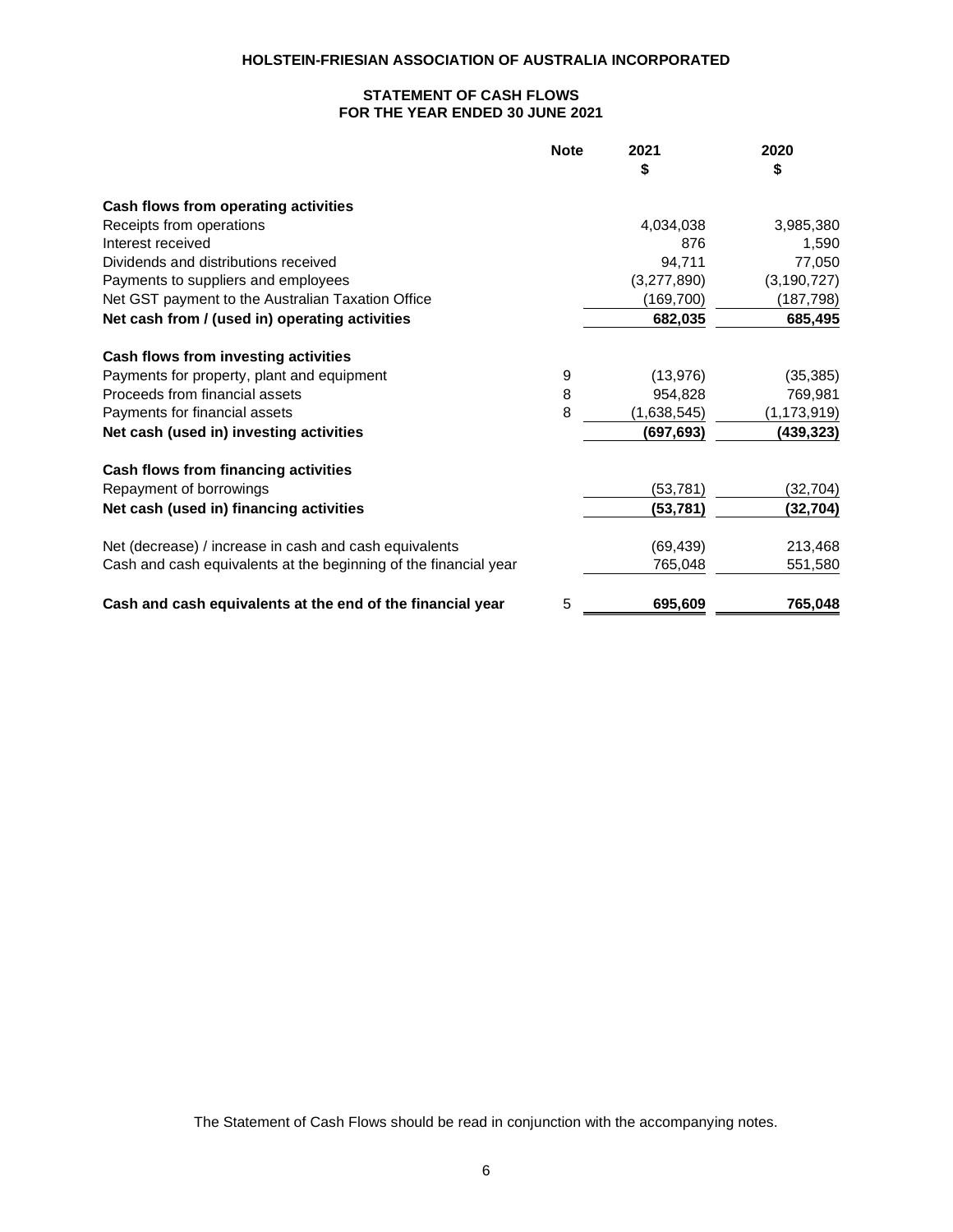### **NOTES TO THE FINANCIAL STATEMENTS FOR THE YEAR ENDED 30 JUNE 2021**

#### **Note 1. Significant accounting policies**

The principal accounting policies adopted in the preparation of the financial statements are set out below. These policies have been consistently applied to all the years presented, unless otherwise stated.

#### **New or amended Accounting Standards and Interpretations adopted**

The Association has adopted all of the new or amended Accounting Standards and Interpretations issued by the Australian Accounting Standards Board ('AASB') that are mandatory for the current reporting period.

Any new or amended Accounting Standards or Interpretations that are not yet mandatory have not been early adopted.

#### **Basis of preparation**

These general purpose financial statements have been prepared in accordance with Australian Accounting Standards - Reduced Disclosure Requirements and Interpretations issued by the Australian Accounting Standards Board ('AASB'), the *Associations Incorporation Reform Act (Vic) 2012* and associated regulations, as appropriate for not-for-profit oriented entities.

#### *Historical cost convention*

The financial statements have been prepared under the historical cost convention.

#### *Critical accounting estimates*

The preparation of the financial statements requires the use of certain critical accounting estimates. It also requires management to exercise its judgement in the process of applying the Association's accounting policies. The areas involving a higher degree of judgement or complexity, or areas where assumptions and estimates are significant to the financial statements, are disclosed in note 2.

#### **Revenue recognition**

#### *Sales*

For all Sales items, the Association has a clear contractual obligation to provide services to the customer and recognises revenue in accordance with AASB 15 in the period that those performance obligations are met.

#### *Interest income*

Interest revenue is recognised using the effective interest rate method, which, for floating rate financial assets is the rate inherent in the instrument.

#### *Dividend income*

Dividend income is recognised when the right to receive the dividend is established.

#### *Other income*

Other income is recognised when it is received or when the right to receive payment is established.

All revenue is stated net of the amount of goods and services tax (GST).

#### **Income Tax**

The Association is exempt from income tax under section 50-40 of the Income Tax Assessment Act 1997.

#### **Current and non-current classification**

Assets and liabilities are presented in the statement of financial position based on current and non-current classification.

An asset is classified as current when: it is either expected to be realised or intended to be sold or consumed in the Association's normal operating cycle; it is held primarily for the purpose of trading; it is expected to be realised within 12 months after the reporting period; or the asset is cash or cash equivalent unless restricted from being exchanged or used to settle a liability for at least 12 months after the reporting period. All other assets are classified as non-current.

A liability is classified as current when: it is either expected to be settled in the Association's normal operating cycle; it is held primarily for the purpose of trading; it is due to be settled within 12 months after the reporting period; or there is no unconditional right to defer the settlement of the liability for at least 12 months after the reporting period. All other liabilities are classified as non-current.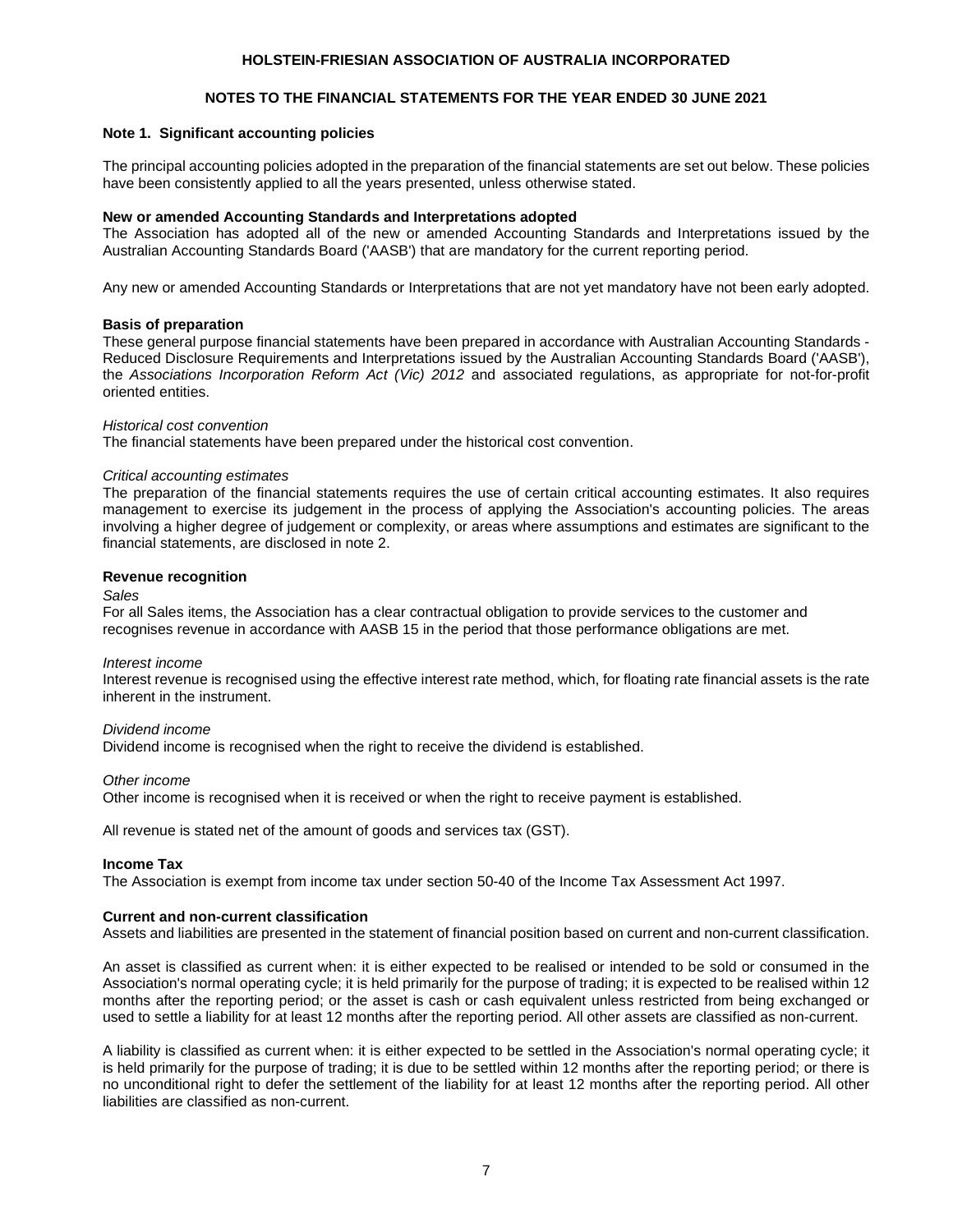### **NOTES TO THE FINANCIAL STATEMENTS FOR THE YEAR ENDED 30 JUNE 2021**

#### **Note 1. Significant accounting policies (continued)**

#### **Cash and cash equivalents**

Cash and cash equivalents includes cash on hand, deposits held at call with financial institutions, other short-term, highly liquid investments with original maturities of three months or less that are readily convertible to known amounts of cash and which are subject to an insignificant risk of changes in value.

#### **Trade and other receivables**

Other receivables are recognised at amortised cost, less any allowance for expected credit losses.

#### **Investments and other financial assets**

Investments and other financial assets are initially measured at fair value. Transaction costs are included as part of the initial measurement. They are subsequently measured at either amortised cost or fair value depending on their classification. Classification is determined based on the purpose of the acquisition and subsequent reclassification to other categories is restricted. The fair values of quoted investments are based on current bid prices.

Financial assets are derecognised when the rights to receive cash flows from the financial assets have expired or have been transferred and the association has transferred substantially all the risks and rewards of ownership.

#### *Financial assets at fair value through profit or loss*

Financial assets at fair value through profit or loss are either: i) held for trading, where they are acquired for the purpose of selling in the short-term with an intention of making a profit; or ii) designated as such upon initial recognition, where they are managed on a fair value basis or to eliminate or significantly reduce an accounting mismatch. Fair value movements are recognised in profit or loss.

#### *Impairment of financial assets*

The association assesses at the end of each reporting period whether there is any objective evidence that a financial asset or group of financial assets is impaired. Objective evidence includes significant financial difficulty of the issuer or obligor; a breach of contract such as default or delinquency in payments; the lender granting to a borrower concessions due to economic or legal reasons that the lender would not otherwise do; it becomes probable that the borrower will enter bankruptcy or other financial reorganisation; the disappearance of an active market for the financial asset; or observable data indicating that there is a measurable decrease in estimated future cash flows.

#### *Derecognition*

Financial assets are derecognised when the contractual rights to receipt of cash flows expires or the asset is transferred to another party whereby the association no longer has any significant continuing involvement in the risks and benefits associated with the asset.

#### **Plant and equipment**

Plant and equipment is stated at historical cost less accumulated depreciation and impairment. Historical cost includes expenditure that is directly attributable to the acquisition of the items.

Depreciation is calculated on a straight-line basis to write off the net cost of each item of plant and equipment using the depreciation rates as follows:

| <b>Class of Fixed Asset</b>         | <b>Depreciation Rate</b> |
|-------------------------------------|--------------------------|
| <b>Office Equipment</b>             | 6 to 13%                 |
| Furniture, Fixtures and Fittings    | 4 to 6%                  |
| <b>Computer Equipment</b>           | 17 to 35%                |
| <b>Buildings Right-of-Use Asset</b> | 10%                      |
| Motor Vehicles Right-of-use Asset   | 20%                      |

The residual values, useful lives and depreciation methods are reviewed, and adjusted if appropriate, at each reporting date.

An item of plant and equipment is derecognised upon disposal or when there is no future economic benefit to the Association. Gains and losses between the carrying amount and the disposal proceeds are taken to profit or loss.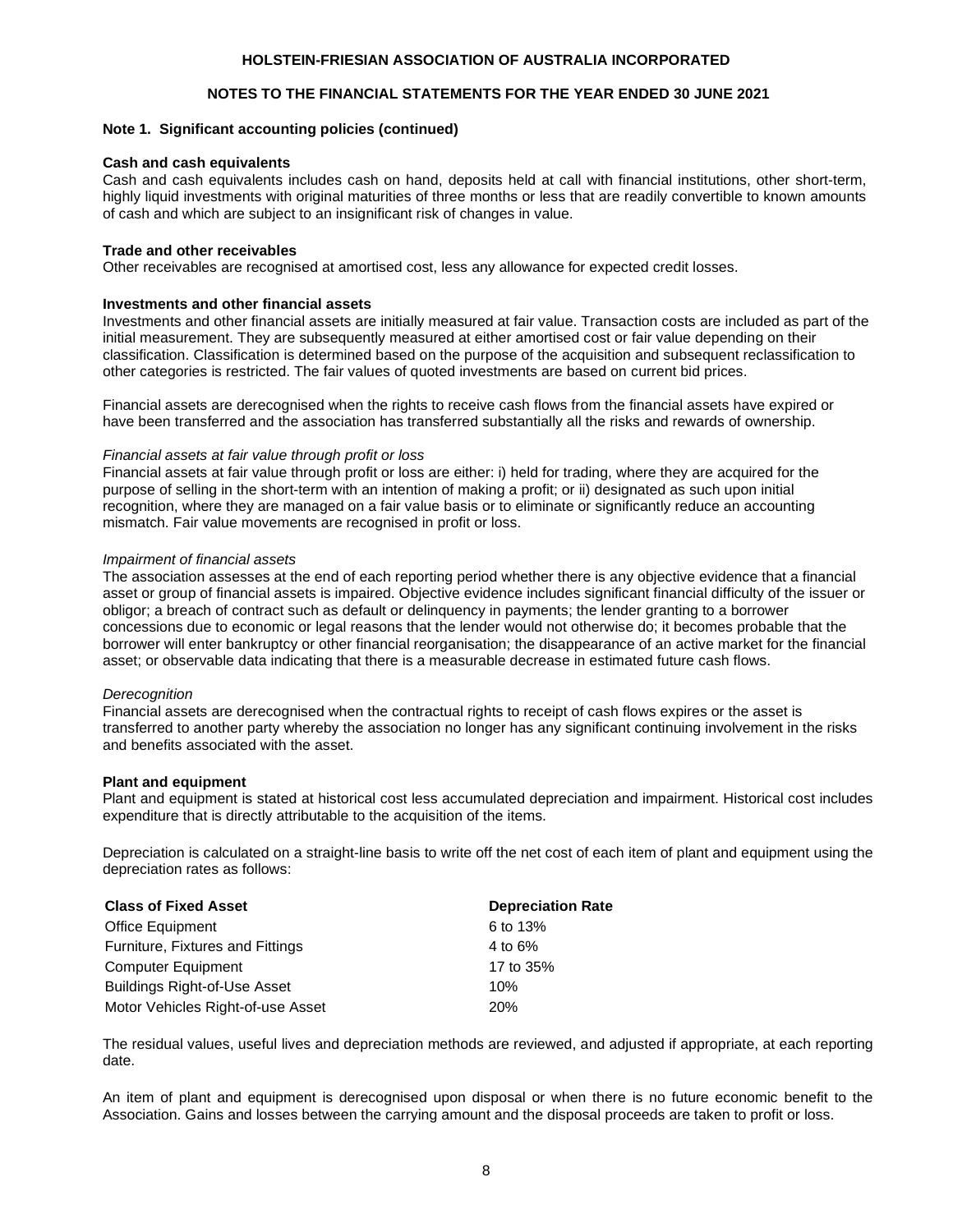### **NOTES TO THE FINANCIAL STATEMENTS FOR THE YEAR ENDED 30 JUNE 2021**

#### **Note 1. Significant accounting policies (continued)**

#### *Right-of-use asset acquired by lessees – Initial measurement*

The Association recognises a right-of-use asset and a lease liability at the lease commencement date. The right-of-use asset is initially measured at cost which comprises the initial amount of the lease liability adjusted for:

- any lease payments made at or before the commencement date less any lease incentive received; plus
- any initial direct costs incurred; and
- an estimate of costs to dismantle and remove the underlying asset or to restore the underlying asset or the site on which it is located

#### *Right-of-use asset – Subsequent measurement*

The Association depreciates the right-of-use assets on a straight-line basis from the lease commencement date to the earlier of the end of the useful life of the right-of-use asset or the end of the lease term. The right-of-use assets are also subject to revaluation.

In addition, the right-of-use asset is periodically reduced by impairment losses, if any and adjusted for certain remeasurements of the lease liability.

#### **Impairment of non-financial assets**

Non-financial assets are reviewed for impairment whenever events or changes in circumstances indicate that the carrying amount may not be recoverable. An impairment loss is recognised for the amount by which the asset's carrying amount exceeds its recoverable amount.

Recoverable amount is the higher of an asset's fair value less costs of disposal and value-in-use. The value-in-use is the present value of the estimated future cash flows relating to the asset using a pre-tax discount rate specific to the asset or cash-generating unit to which the asset belongs. Assets that do not have independent cash flows are grouped together to form a cash-generating unit.

#### **Trade and other payables**

These amounts represent liabilities for goods and services provided to the Association prior to the end of the financial year and which are unpaid. Due to their short-term nature they are measured at amortised cost and are not discounted. The amounts are unsecured and are usually paid within 30 days of recognition.

#### **Employee benefits**

#### *Short-term employee benefits*

Liabilities for wages and salaries, including non-monetary benefits, annual leave and long service leave expected to be settled within 12 months of the reporting date are recognised in current liabilities in respect of employees' services up to the reporting date and are measured at the amounts expected to be paid when the liabilities are settled.

#### *Other long-term employee benefits*

The liability for annual leave and long service leave not expected to be settled within 12 months of the reporting date are recognised in non-current liabilities, provided there is an unconditional right to defer settlement of the liability. The liability is measured as the present value of expected future payments to be made in respect of services provided by employees up to the reporting date using the projected unit credit method. Consideration is given to expected future wage and salary levels, experience of employee departures and periods of service. Expected future payments are discounted using market yields at the reporting date on national government bonds with terms to maturity and currency that match, as closely as possible, the estimated future cash outflows.

#### *Defined contribution superannuation expenses*

Contributions to defined contribution superannuation plans are expensed in the period in which they are incurred.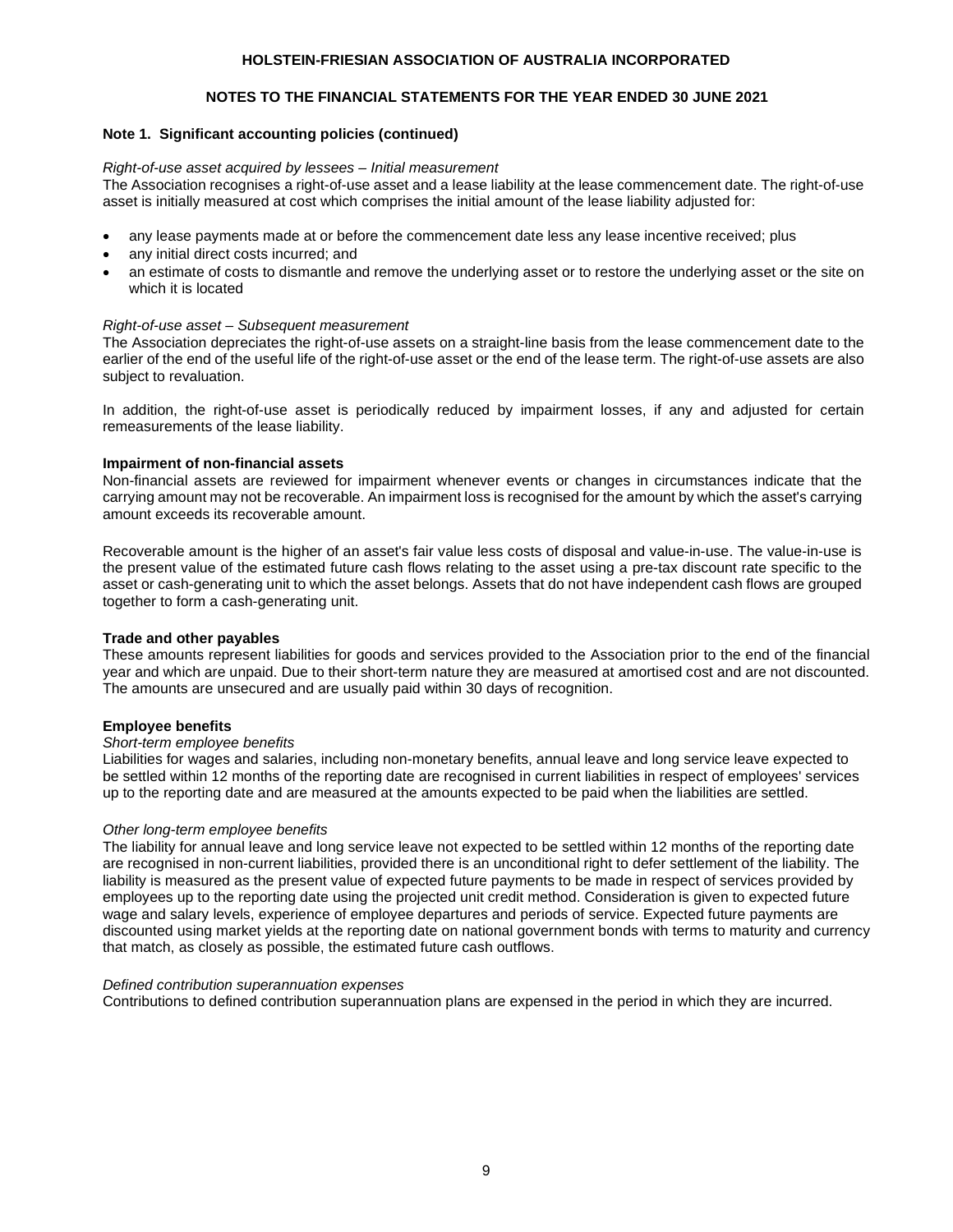### **NOTES TO THE FINANCIAL STATEMENTS FOR THE YEAR ENDED 30 JUNE 2021**

#### **Note 1. Significant accounting policies (continued)**

#### **Fair value measurement**

When an asset or liability, financial or non-financial, is measured at fair value for recognition or disclosure purposes, the fair value is based on the price that would be received to sell an asset or paid to transfer a liability in an orderly transaction between market participants at the measurement date; and assumes that the transaction will take place either: in the principal market; or in the absence of a principal market, in the most advantageous market.

Fair value is measured using the assumptions that market participants would use when pricing the asset or liability, assuming they act in their economic best interests. For non-financial assets, the fair value measurement is based on its highest and best use. Valuation techniques that are appropriate in the circumstances and for which sufficient data are available to measure fair value, are used, maximising the use of relevant observable inputs and minimising the use of unobservable inputs.

#### **Goods and Services Tax ('GST') and other similar taxes**

Revenues, expenses and assets are recognised net of the amount of associated GST, unless the GST incurred is not recoverable from the tax authority. In this case it is recognised as part of the cost of the acquisition of the asset or as part of the expense.

Receivables and payables are stated inclusive of the amount of GST receivable or payable. The net amount of GST recoverable from, or payable to, the tax authority is included in other receivables or other payables in the statement of financial position.

Cash flows are presented on a gross basis. The GST components of cash flows arising from investing or financing activities which are recoverable from, or payable to the tax authority, are presented as operating cash flows.

Commitments and contingencies are disclosed net of the amount of GST recoverable from, or payable to, the tax authority.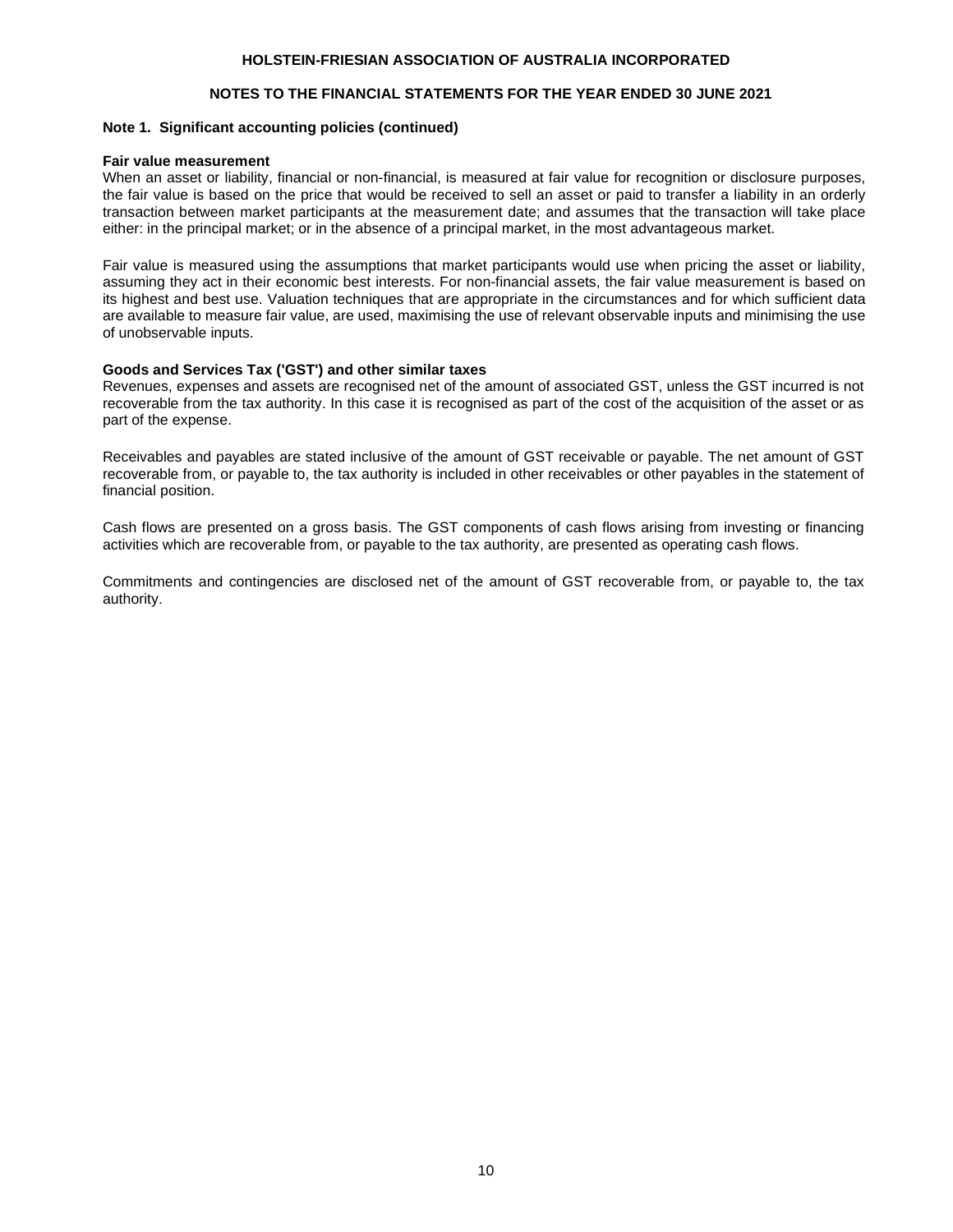### **NOTES TO THE FINANCIAL STATEMENTS FOR THE YEAR ENDED 30 JUNE 2021**

#### **Note 2. Critical accounting judgements, estimates and assumptions**

The preparation of the financial statements requires management to make judgements, estimates and assumptions that affect the reported amounts in the financial statements. Management continually evaluates its judgements and estimates in relation to assets, liabilities, contingent liabilities, revenue and expenses. Management bases its judgements, estimates and assumptions on historical experience and on other various factors, including expectations of future events, management believes to be reasonable under the circumstances. The resulting accounting judgements and estimates will seldom equal the related actual results. The judgements, estimates and assumptions that have a significant risk of causing a material adjustment to the carrying amounts of assets and liabilities (refer to the respective notes) within the next financial year are discussed below.

#### *Estimation of useful lives of assets*

The Association determines the estimated useful lives and related depreciation and amortisation charges for its plant and equipment and finite life intangible assets. The useful lives could change significantly as a result of technical innovations or some other event. The depreciation and amortisation charge will increase where the useful lives are less than previously estimated lives, or technically obsolete or non-strategic assets that have been abandoned or sold will be written off or written down.

#### *Impairment of non-financial assets other than goodwill and other indefinite life intangible assets*

The Association assesses impairment of non-financial assets other than goodwill and other indefinite life intangible assets at each reporting date by evaluating conditions specific to the Association and to the particular asset that may lead to impairment. If an impairment trigger exists, the recoverable amount of the asset is determined. This involves fair value less costs of disposal or value-in-use calculations, which incorporate a number of key estimates and assumptions.

#### *Employee benefits provision*

As discussed in note 1, the liability for employee benefits expected to be settled more than 12 months from the reporting date are recognised and measured at the present value of the estimated future cash flows to be made in respect of all employees at the reporting date. In determining the present value of the liability, estimates of attrition rates and pay increases through promotion and inflation have been taken into account.

#### *Coronavirus (COVID-19) pandemic*

Judgement has been exercised in considering the impacts that the Coronavirus (COVID-19) pandemic has had, or may have, on the Association based on known information. This consideration extends to the nature of the products and services offered, customers, supply chain, staffing and geographic regions in which the Association operates. There does not currently appear to be either any significant impact upon the financial statements or any significant uncertainties with respect to events or conditions which may impact the Association unfavourably as at the reporting date or subsequently as a result of the Coronavirus (COVID-19) pandemic.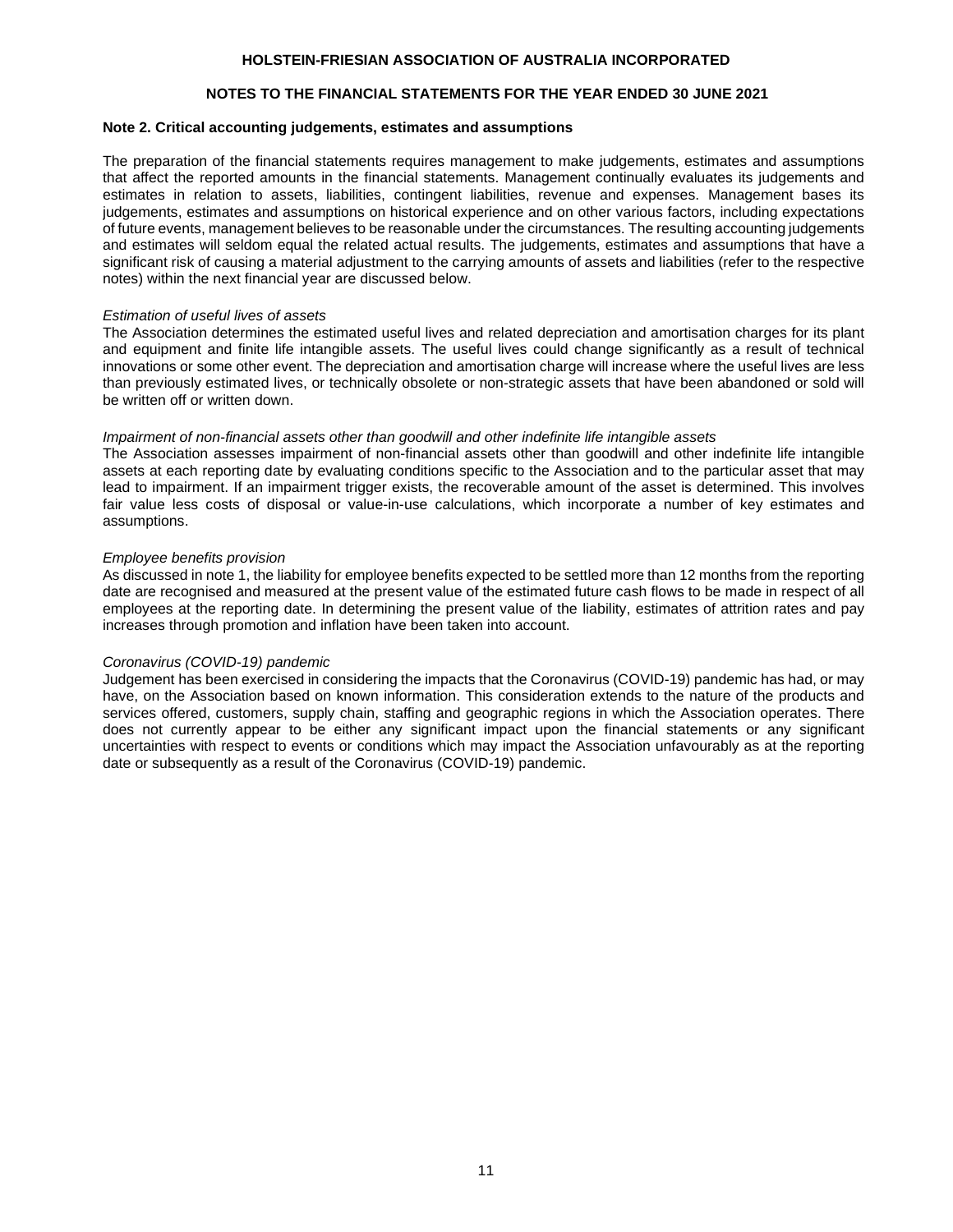### **NOTES TO THE FINANCIAL STATEMENTS FOR THE YEAR ENDED 30 JUNE 2021**

### **Note 3. Revenue**

|                                | 2021      | 2020      |
|--------------------------------|-----------|-----------|
|                                | \$        | \$        |
| <b>Sales</b>                   |           |           |
| Package fees                   | 229,080   | 253,917   |
| Subscriptions                  | 132,940   | 134,896   |
| Registrations                  | 449,995   | 433,566   |
| <b>Transfers</b>               | 65,526    | 91,675    |
| Export charges                 | 1,120,274 | 997,118   |
| Classification                 | 964,866   | 732,505   |
| <b>Technical services</b>      | 429,566   | 392,318   |
| Other operating income         | 143,277   | 148,440   |
|                                | 3,535,524 | 3,184,435 |
| <b>Other Income</b>            |           |           |
| Projects & contract services   |           | 84,785    |
| Government subsidies           | 178,500   | 152,500   |
| Interest received              | 876       | 1,590     |
| Dividend & distribution income | 94,711    | 77,050    |
| Miscellaneous                  | 72,227    | 54,854    |
|                                | 346,314   | 370,779   |
| <b>Total Income</b>            | 3,881,838 | 3,555,214 |
|                                |           |           |
| Note 4. Expenses               |           |           |

Operating surplus before income tax includes the following specific expenses:

| Depreciation and amortisation                                     | 138,507   | 140,050   |
|-------------------------------------------------------------------|-----------|-----------|
| Employee benefits expenses (included within expenses by function) | 1,271,592 | 1,119,741 |
| Note 5. Cash and cash equivalents                                 |           |           |
| Cash at bank                                                      | 640,609   | 199,560   |
| Term deposits                                                     | 55,000    | 565,488   |
|                                                                   | 695,609   | 765,048   |
| Note 6. Trade and other receivables                               |           |           |
| <b>Current</b>                                                    |           |           |
| Trade receivables                                                 | 619,126   | 419,693   |
| Provision for impairment of receivables                           |           |           |
|                                                                   | 619,126   | 419,693   |
| Other receivables                                                 | 39,093    | 130,440   |

**658,219 550,133**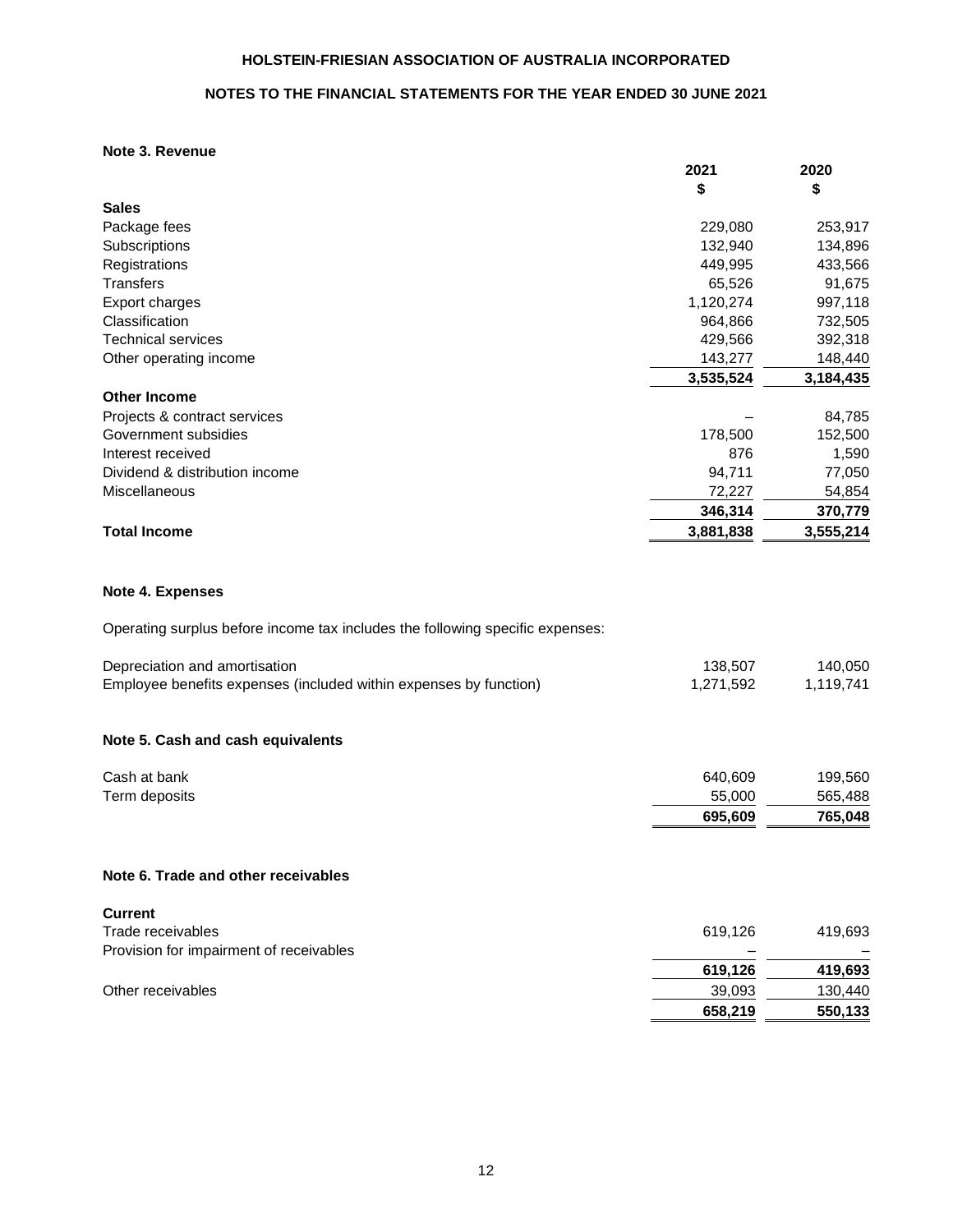## **NOTES TO THE FINANCIAL STATEMENTS FOR THE YEAR ENDED 30 JUNE 2021**

#### **Note 7. Other current assets**

|                                           | 2021<br>\$          | 2020<br>\$          |
|-------------------------------------------|---------------------|---------------------|
| <b>Current</b>                            |                     |                     |
| Prepayments                               | 47,544              | 50,832              |
|                                           | 47,544              | 50,832              |
| Note 8. Financial assets                  |                     |                     |
| <b>Non-Current</b>                        |                     |                     |
| Portfolio investment                      | 3,122,869           | 2,024,740           |
|                                           | 3,122,869           | 2,024,740           |
| Movement of investments                   |                     |                     |
| Balance at beginning of the year          | 2,024,740           | 1,781,381           |
| Purchases                                 | 1,638,545           | 1,173,919           |
| Disposals (Proceeds)                      | (954, 827)          | (769, 981)          |
| Change in market value of investments     | 414,411             | (160, 579)          |
| Balance at end of the year                | 3,122,869           | 2,024,740           |
| Note 9. Plant and equipment               |                     |                     |
| <b>Office Equipment</b>                   |                     |                     |
| At cost                                   | 9,194               | 7,369               |
| Less: Accumulated depreciation            | (7, 224)            | (7,056)             |
|                                           | 1,970               | 313                 |
| <b>Computer Equipment</b>                 |                     |                     |
| At cost<br>Less: Accumulated depreciation | 98,534<br>(73, 946) | 87,122<br>(61, 230) |
|                                           | 24,588              | 25,892              |
| Furniture, Fixtures and Fittings          |                     |                     |
| At cost                                   | 174,505             | 174,505             |
| Less: Accumulated depreciation            | (44, 048)           | (26, 597)           |
|                                           | 130,457             | 147,908             |
| <b>Motor Vehicles</b>                     |                     |                     |
| At cost                                   | 202,814             | 202,814             |
| Less: Accumulated depreciation            | (202, 814)          | (201, 400)          |
|                                           |                     | 1,414               |
| <b>Total Plant and Equipment</b>          | 157,015             | 175,527             |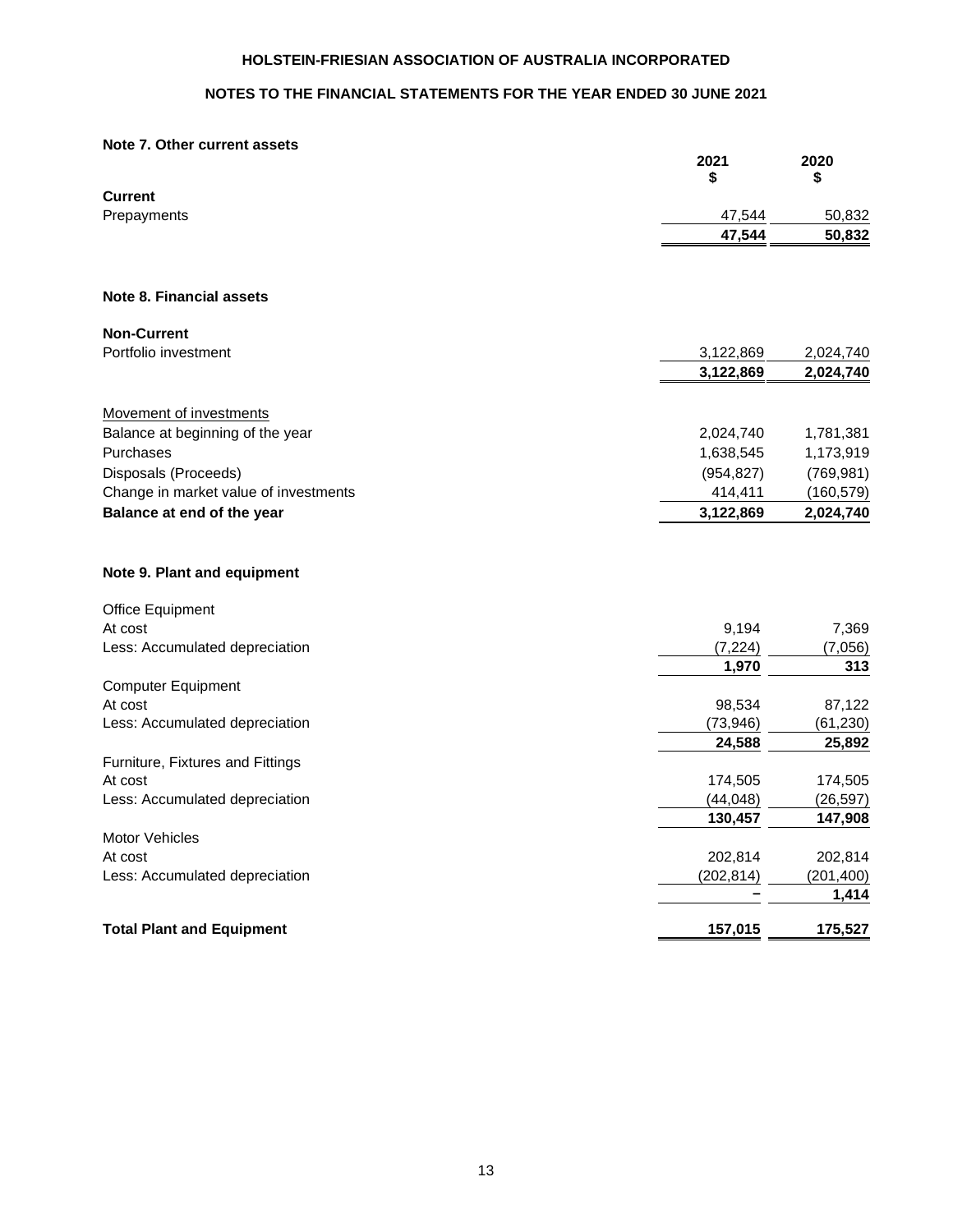### **NOTES TO THE FINANCIAL STATEMENTS FOR THE YEAR ENDED 30 JUNE 2021**

### **Note 9. Plant and equipment (continued)**

#### **Movements in carrying amounts**

Movement in the carrying amounts for each class of plant and equipment between the beginning and the end of the current financial year.

|                              | <b>Office</b><br><b>Equipment</b> | <b>Computer</b><br><b>Equipment</b> | Furniture,<br><b>Fixtures &amp;</b><br><b>Fittings</b> | <b>Motor</b><br><b>Vehicles</b> | Total<br>\$ |
|------------------------------|-----------------------------------|-------------------------------------|--------------------------------------------------------|---------------------------------|-------------|
| Balance at beginning of year | 313                               | 25.892                              | 147.908                                                | 1.414                           | 175,527     |
| Additions                    | 1.825                             | 12.151                              |                                                        |                                 | 13.976      |
| <b>Disposals</b>             |                                   |                                     |                                                        |                                 |             |
| Depreciation expense         | (168)                             | (13,455)                            | (17,451)                                               | (1, 414)                        | (32, 488)   |
| Balance at end of year       | 1,970                             | 24,588                              | 130,457                                                |                                 | 157,015     |

### **Note 10. Right-of-use assets**

|                                           | 2021      | 2020      |
|-------------------------------------------|-----------|-----------|
|                                           |           | \$        |
| Right-of-use assets - building lease      | 366,688   | 366,688   |
| Accumulated depreciation                  | (79,284)  | (39, 642) |
|                                           | 287,404   | 327,046   |
| Right-of-use assets – motor vehicle lease | 135,297   |           |
| Accumulated depreciation                  | (24, 761) |           |
|                                           | 110,536   |           |
| <b>Total Right-of-use assets</b>          | 397,940   | 327,046   |

### **Movements in carrying amounts**

Movement in the carrying amounts for each class of right-of-use assets between the beginning and the end of the current financial year.

|                              | <b>Building Lease</b> | <b>Motor Vehicles</b> | <b>Total</b> |
|------------------------------|-----------------------|-----------------------|--------------|
|                              |                       |                       |              |
| Balance at beginning of year | 327.046               |                       | 327,046      |
| Additions                    |                       | 135.297               | 135.297      |
| Amortisation                 | (39.642)              | (24.761)              | (64,403)     |
| Balance at end of year       | 287.404               | 110.536               | 397,940      |

**Note 11. Intangible assets**

|                                 | 2021      | 2020       |
|---------------------------------|-----------|------------|
|                                 | \$        | \$         |
| Database System and Software    | 707,170   | 707,170    |
| <b>Accumulated Amortisation</b> | (589,982) | (548, 366) |
|                                 | 117,188   | 158,804    |
| Movements in carrying amounts   |           |            |
| Balance at beginning of year    | 158,804   | 212,789    |
| Amortisation                    | (41,616)  | (53, 985)  |
| Balance at end of year          | 117,188   | 158,804    |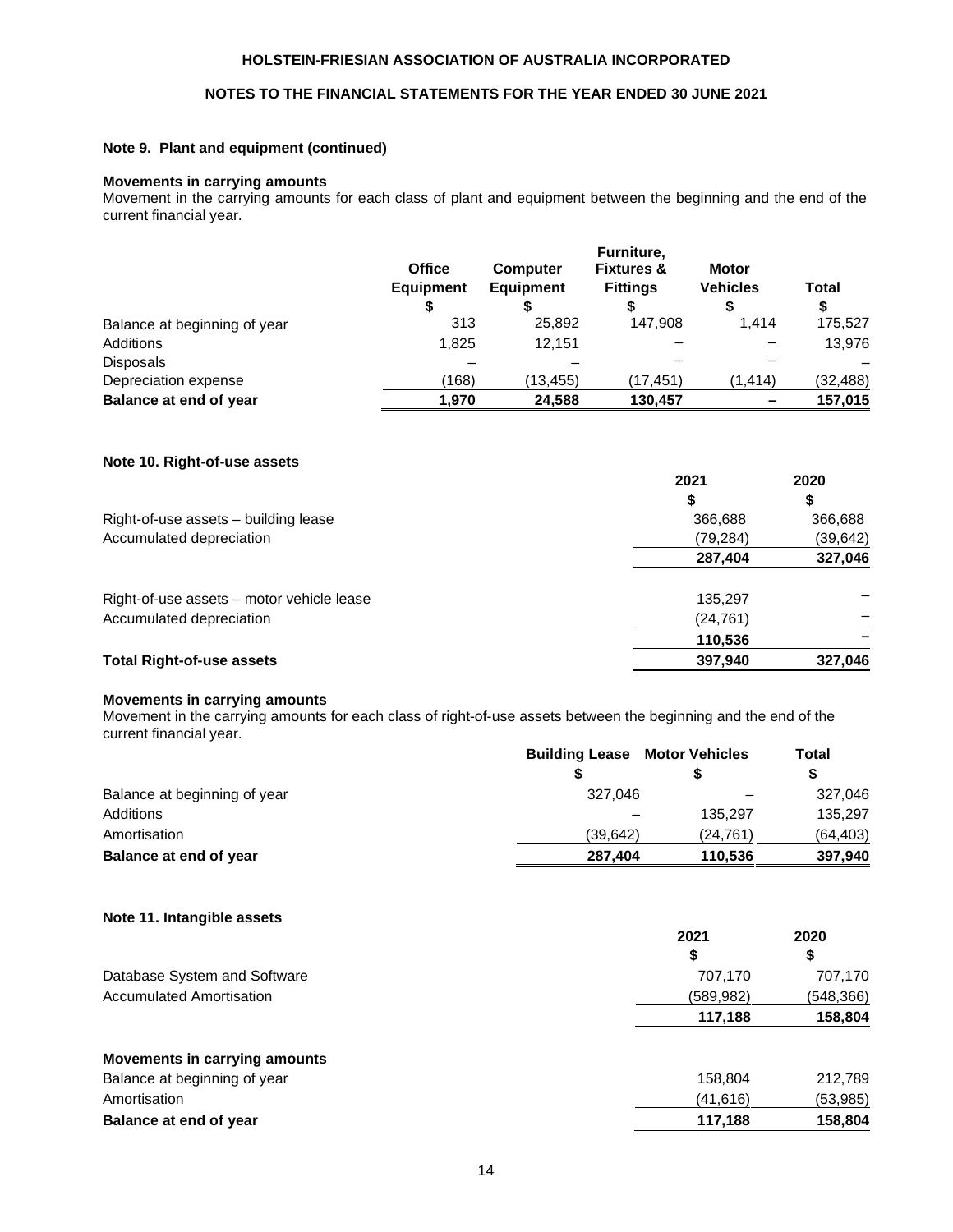### **NOTES TO THE FINANCIAL STATEMENTS FOR THE YEAR ENDED 30 JUNE 2021**

### **Note 12. Trade and other payables**

|                                      | 2021    | 2020    |
|--------------------------------------|---------|---------|
| <b>Current</b>                       | \$      | \$      |
| Trade payables                       | 145,338 | 119,006 |
| <b>BAS</b> payable                   | 62,207  | 50,327  |
| Sundry payables and accrued expenses | 91,463  | 42,484  |
| Member fees in advance               | 11,999  | 7,281   |
|                                      | 311,007 | 219,098 |
| <b>Note 13. Provisions</b>           |         |         |
| <b>Current</b>                       |         |         |
| Provision for annual leave           | 131,352 | 92,316  |
| Provision for long service leave     | 112,375 | 130,244 |
|                                      | 243,727 | 222,560 |
| <b>Non-current</b>                   |         |         |
| Provision for long service leave     | 2,970   | 28,156  |
|                                      | 2,970   | 28,156  |
| Note 14. Lease liabilities           |         |         |
| <b>Current</b>                       |         |         |
| <b>Building lease liability</b>      | 35,778  | 34,207  |
| Motor vehicles lease liability       | 30,278  |         |
|                                      | 66,056  | 34,207  |
| <b>Non-current</b>                   |         |         |
| <b>Building lease liability</b>      | 263,998 | 299,777 |
| Motor vehicles lease liability       | 98,402  |         |
|                                      | 362,400 | 299,777 |

### **Note 15. Responsible Persons disclosure**

The following disclosures are made regarding Responsible Persons for the reporting period.

### **Governing Board**

Garry Carpenter (appointed 8 October 2020) Patrick Glass (resigned 8 October 2020) Jenny Grey Gino Pacitti Phil Hall Jacqueline Suares (appointed 8 October 2020)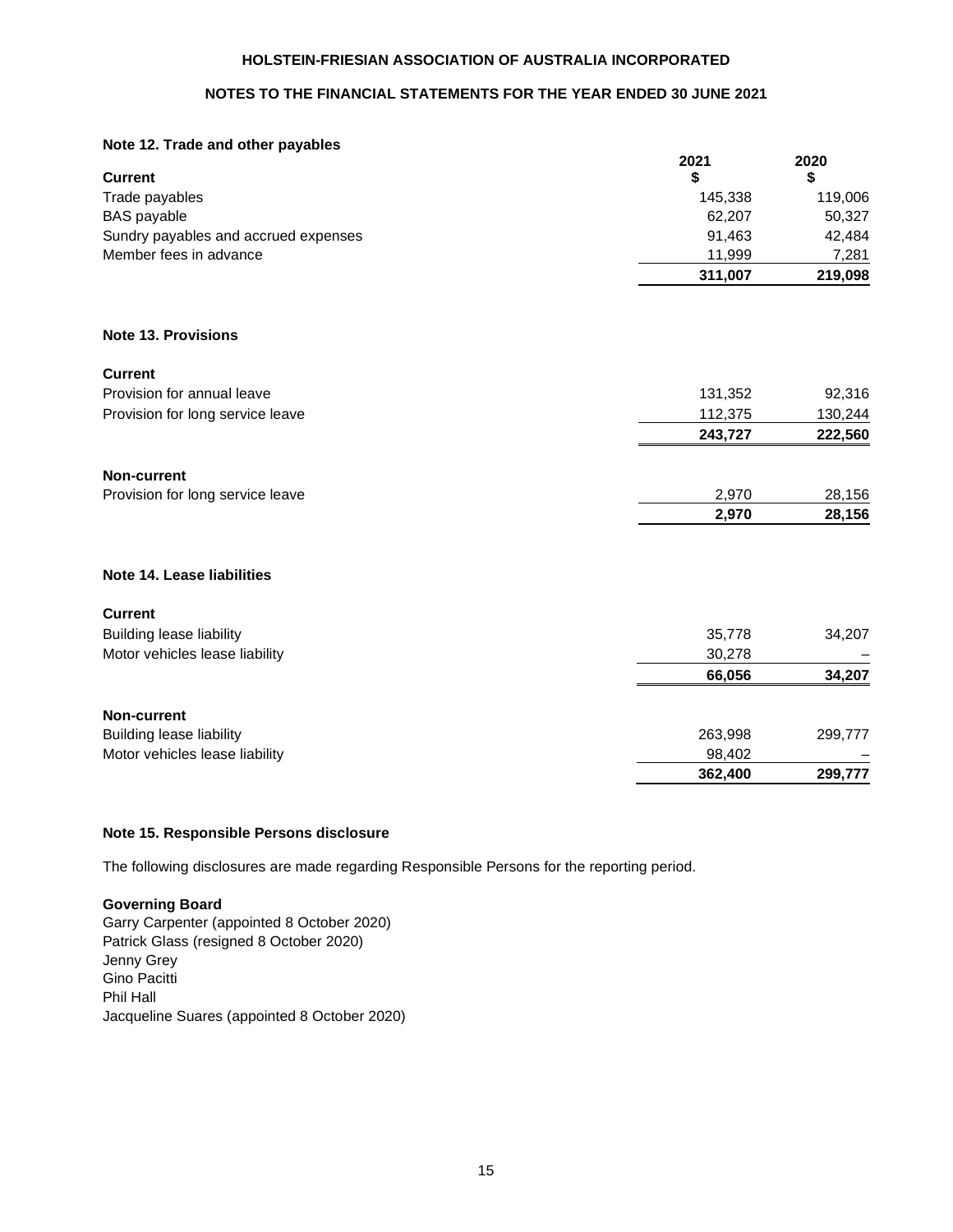### **NOTES TO THE FINANCIAL STATEMENTS FOR THE YEAR ENDED 30 JUNE 2021**

#### **Note 16: Key management personnel disclosures**

#### *Compensation*

The aggregate compensation made to members of key management personnel of the Association is set out below:

|                        | 2021    | 2020    |
|------------------------|---------|---------|
|                        |         | \$      |
| Aggregate compensation | 464.265 | 373,757 |
|                        |         |         |

There have been no related party transactions apart from remuneration of key management personnel noted above.

### **Note 17. Contingent liabilities and contingent assets**

The Association had no specific contingent liabilities or contingent assets as at 30 June 2021 and 30 June 2020.

### **Note 18. Commitments**

The Association had no commitments for expenditure as at 30 June 2021 and 30 June 2020.

### **Note 19. Events after the reporting period**

The impact of the Coronavirus (COVID-19) pandemic is ongoing and while it has been financially positive for the Association up to 30 June 2021, it is not practicable to estimate the potential impact, positive or negative, after the reporting date. The situation is continually developing and is dependent on measures imposed by the Australian Government and other countries, such as maintaining social distancing requirements, quarantine, travel restrictions and any economic stimulus that may be provided.

No other matter or circumstance has arisen since 30 June 2021 that has significantly affected, or may significantly affect the Association's operations, the results of those operations, or the Association's state of affairs in future financial years.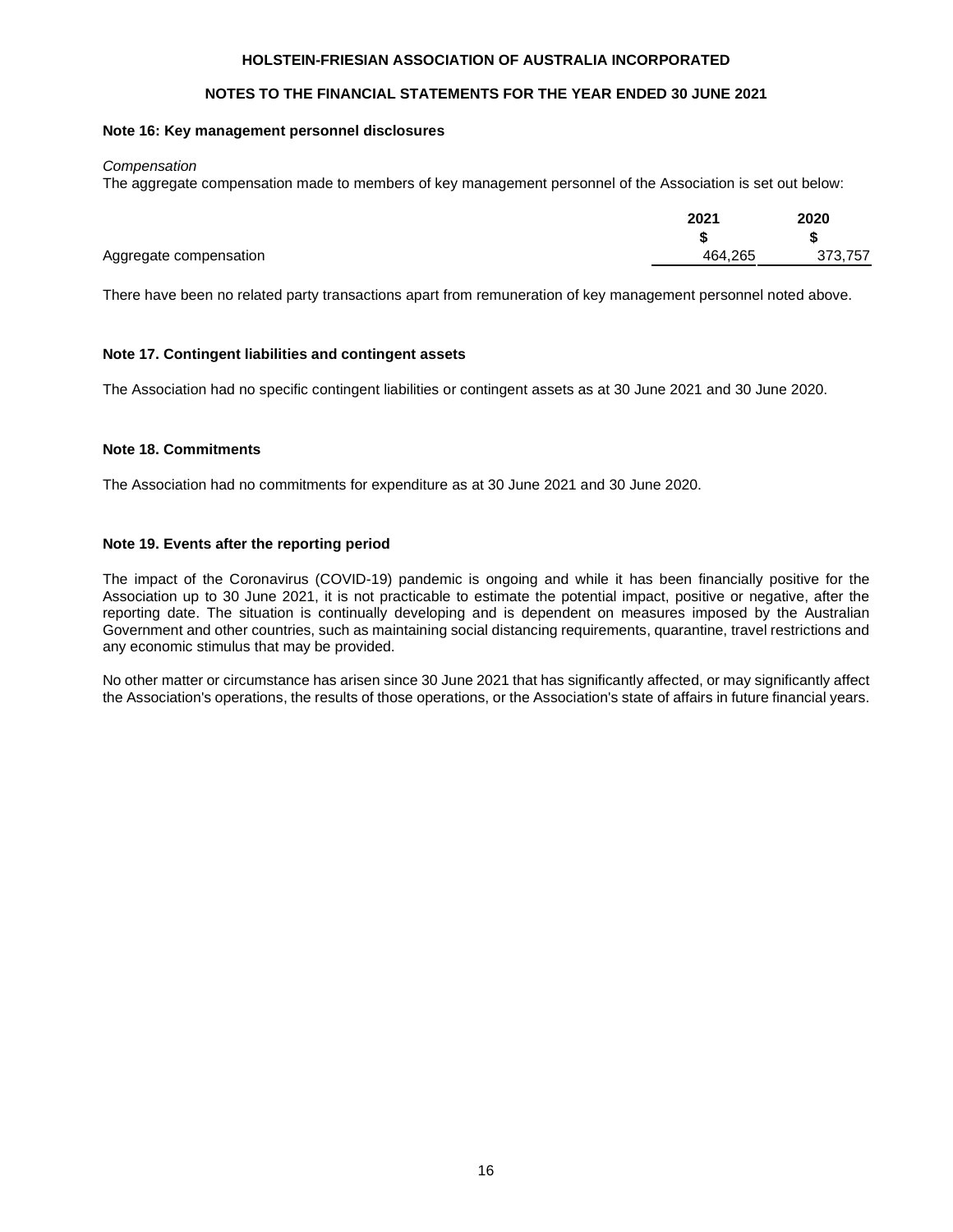

Level 6, 30 Collins Street Melbourne Victoria 3000

TELEPHONE +61 3 8899 6199 FACSIMILE +61 3 9650 5751

www.dfkkidsons.com.au

#### **INDEPENDENT AUDITOR'S REPORT TO THE MEMBERS OF HOLSTEIN FRIESIAN ASSOCIATION OF AUSTRALIA INC**

#### **Opinion**

We have audited the financial report of Holstein Friesian Association of Australia Inc which comprises the statement of financial position as at 30 June 2021, the statement of comprehensive income, statement of changes in equity and statement of cash flows for the year then ended, and notes to the financial statements, including a summary of significant accounting policies, and the declaration by those charged with governance.

In our opinion, the accompanying financial report of Holstein Friesian Association of Australia Inc, is in accordance with the *Associations Incorporation Reform Act (Vic) 2012*, including:

- (a) gives a true and fair view of the financial position of the Entity as at 30 June 2021, and of its financial performance and its cash flows for the year then ended; and
- (b) complying with Australian Accounting Standards Reduced Disclosure Requirements.

#### **Basis for Opinion**

We conducted our audit in accordance with Australian Auditing Standards. Our responsibilities under those standards are further described in the *Auditor's Responsibilities for the Audit of the Financial Report* section of our report. We are independent of the Entity in accordance with the ethical requirements of the Accounting Professional and Ethical Standards Board's APES 110 *Code of Ethics for Professional Accountants* (the Code) that are relevant to our audit of the financial report in Australia. We have also fulfilled our other ethical responsibilities in accordance with the Code. We believe that the audit evidence we have obtained is sufficient and appropriate to provide a basis for our opinion.

#### **Other Information**

Those charged with governance are responsible for the other information. The other information comprises the information included in the Entity's annual report for the year ended 30 June 2021, but does not include the financial report and our auditor's report thereon.

Our opinion on the financial report does not cover the other information and accordingly we do not express any form of assurance conclusion thereon.

In connection with our audit of the financial report, our responsibility is to read the other information and, in doing so, consider whether the other information is materially inconsistent with the financial report or our knowledge obtained in the audit or otherwise appears to be materially misstated.

If, based on the work we have performed, we conclude that there is a material misstatement of this other information, we are required to report that fact. We have nothing to report in this regard.

#### **Responsibilities of Management and Those Charged with Governance for the Financial Report**

Management is responsible for the preparation and fair presentation of the financial report in accordance with Australian Accounting Standards – Reduced Disclosure Requirements, and for such internal control as management determines is necessary to enable the preparation of the financial report that is free from material misstatement, whether due to fraud or error.